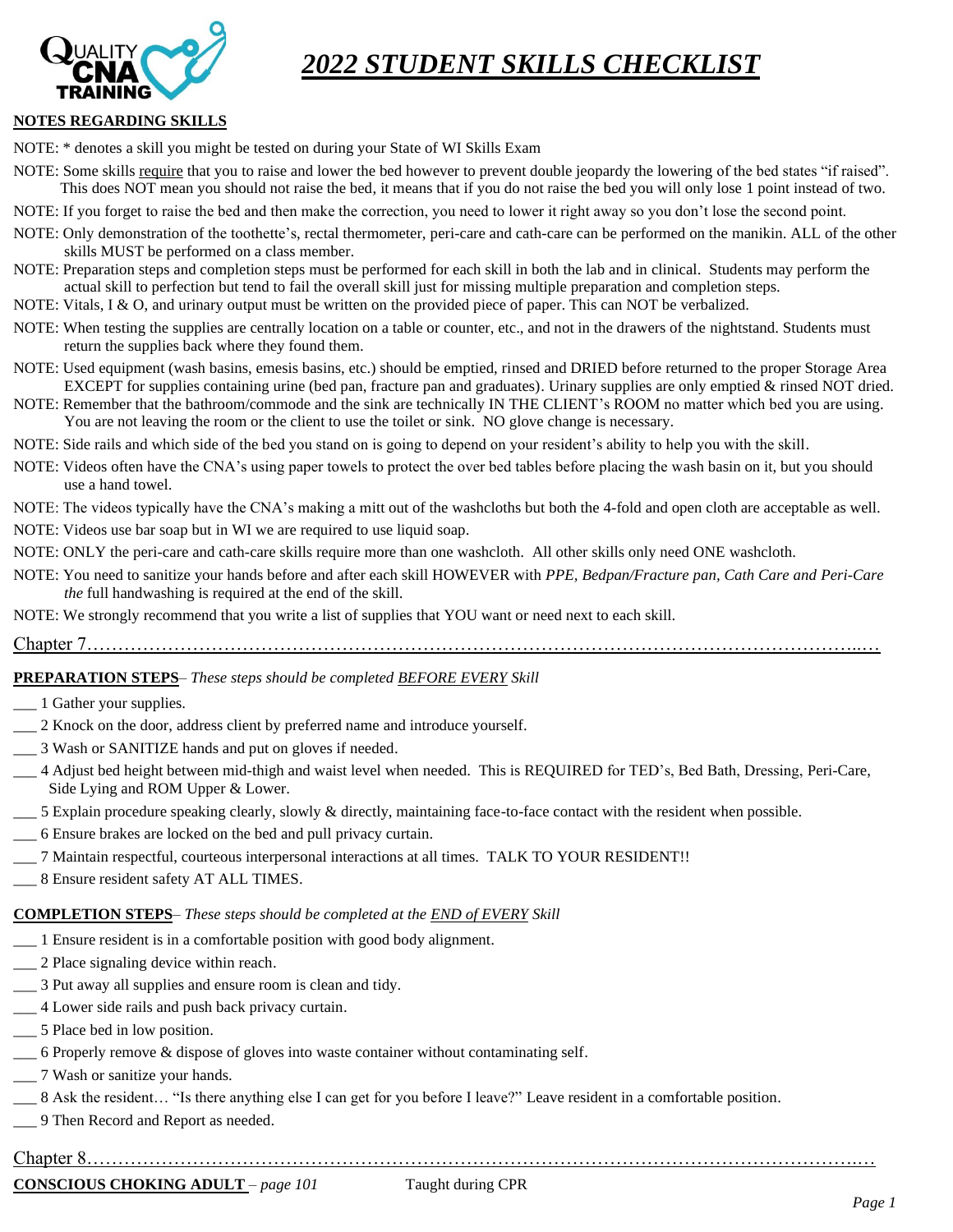# Chapter 6……………………………………………………………………………………………………………..…

**\* HANDWASHING –** *page 70 (NOTE: Sanitizing is done at the start and completion of each skill unless otherwise noted. HANDWASHING is only necessary upon completion of PPE, Bedpan/Fracture pan, Cath Care, Peri-Care)*

- \_\_\_ 1 Remove your watch, or push it up on your forearm, and roll up or push up your sleeves. Ensure uniform and hands do NOT touch sink.
- \_\_\_ 2 Turn on the water at sink and adjust the temperature until it is comfortably warm.
- \_3 Place BOTH hands under the running water to COMPLETELY wet hands and wrists thoroughly keeping them lower than your elbows.
- \_\_\_ 4 Apply antimicrobial soap from the dispenser to your hands.
- **\_\_\_** 5 Interlace fingers pointing downwards while rubbing your hands together vigorously to work up a lather.
- \_\_\_ 6 Lather all surfaces of wrists, hands, fingers and nails producing friction for at least 20 (twenty) seconds.
- \_\_\_ 7 Grasp wrists and circle with your other hand, scrub palms, backs of hands, areas between fingers.
- \_\_\_8 Clean fingernails by rubbing fingertips against palms of the opposite hand.
- \_\_\_ 9 After lathering for at least 20 (twenty) seconds, rinse all surfaces of wrists, hands, and fingers keeping hands lower than the elbows and the fingertips down.
- \_\_\_ 10 Use a clean, dry paper towel/towels to dry all surfaces of hands, wrists, and fingers then dispose of paper towel into waste container.
- \_\_\_11 Use another clean, dry paper towel to turn off faucet then dispose of paper towel into waste container or uses knee/foot control to turn off faucet. Exit by opening the door with your hip or shoulder. If there is a handle use another clean paper towel to open the door.

**\_\_\_ 12 Do not touch inside of sink at any time. DO NOT RE-CONTAMINATE HANDS AT ANY POINT DURING PROCEDURE!**

### **\* HAND SANTIZE / HAND HYGIENE –** *page 70*

- \_\_\_ 1 Cover ALL surfaces of hands with hand sanitizer.
- \_\_\_ 2 Rub hands together until hands are COMPLETELY DRY!

### **\* DONNING AND REMOVING PPE (GOWN AND GLOVES) Empty Urinary Bag and WASH HANDS** *– page 72*

Set up: Client/Actor is lying in bed holding cath tubing by leg. Manikin is not used for this skill.

- \_\_\_ 1 SANTIZE HANDS then pick-up gown, unfold, and slide your arms through each sleeve; keeping opening of the gown in back.
- \_ 2 Securely fasten the ties at the back of your neck and waist making sure the back of clothing is covered by gown (as much as possible).
- \_\_\_ 3 Put the mask over mouth and nose then bend nose wire. Tie the top strings behind your head, then tie the bottom strings or place elastic loops around ears. Adjust for comfort. *(NOT WORN DURING TESTING)*
- \_\_\_ 4 Place the earpieces of the glasses over your ears or the headband around your head and adjust. (*NOT WORN DURING TESTING)*
- \_\_\_ 5 Inspect both gloves carefully for tears. Put gloves on carefully so they do not tear and pull the gloves up over the cuffs of gown.
- \_\_\_ 6 Enter room and complete the preparation steps.
- \_\_\_ 7 Empty urinary drainage bag as taught in that skill & memorize the output, then complete the completion steps. (Record output AFTER removing PPE and washing your hands)
- 8 Before removing gown, with one gloved hand, grasp the other glove at the palm, and slightly tug, pull, or fold cuff so the cuff of the glove is located below the cuff of the gown to make it easy to slip your fingers from your opposite hand under the cuff of the glove without touching the gown. (contaminating yourself).
- \_\_\_ 9 Using your fingertips from the now half-gloved hand, grasp the opposite gloved hand at the heel of hand, remove glove turning it inside out. Dispose of glove or roll into a ball in the palm of the still half-gloved hand.
- \_\_\_ 10 Slip fingers from the ungloved hand under the cuff of the remaining glove at the wrist touching only the clean inside of the glove and the bare wrist to ensure you do NOT contaminate yourself. Remove glove turning it inside out as it is removed.
- \_\_\_ 11 Dispose of gloves into designated waste container without contaminating yourself.
- \_\_\_ 12 Touching only the earpieces or the head band, remove safety glasses and place in appropriate container.
- \_\_\_ 13 Carefully remove the gown without touching the outside of the gown. Unfasten the gown at the neck and then at the waist.
- \_\_\_ 14 Pull one sleeve over fingertips by slipping your fingers from opposite hand under the cuff at the wrist.
- 15 Then grasp the other sleeve with covered hand, pull it over your fingertips, hold your arms out and away from your body to ensure it does not touch the floor. Continue to bring the gown forward rolling it into a ball as you pull it off.
- \_\_\_ 16 Dispose of gown in designated container without contaminating self.
- <sup>17</sup> Remove mask by untying the bottom strings, then the top strings, or pull elastic loops from around ear. Hold by strings and dispose.
- \_\_\_ 18 **Perform handwashing** as directed in that skill.
- \_\_\_ 19 RECORD OUTPUT (**Measurements must be within 25 ml of instructor or observer)**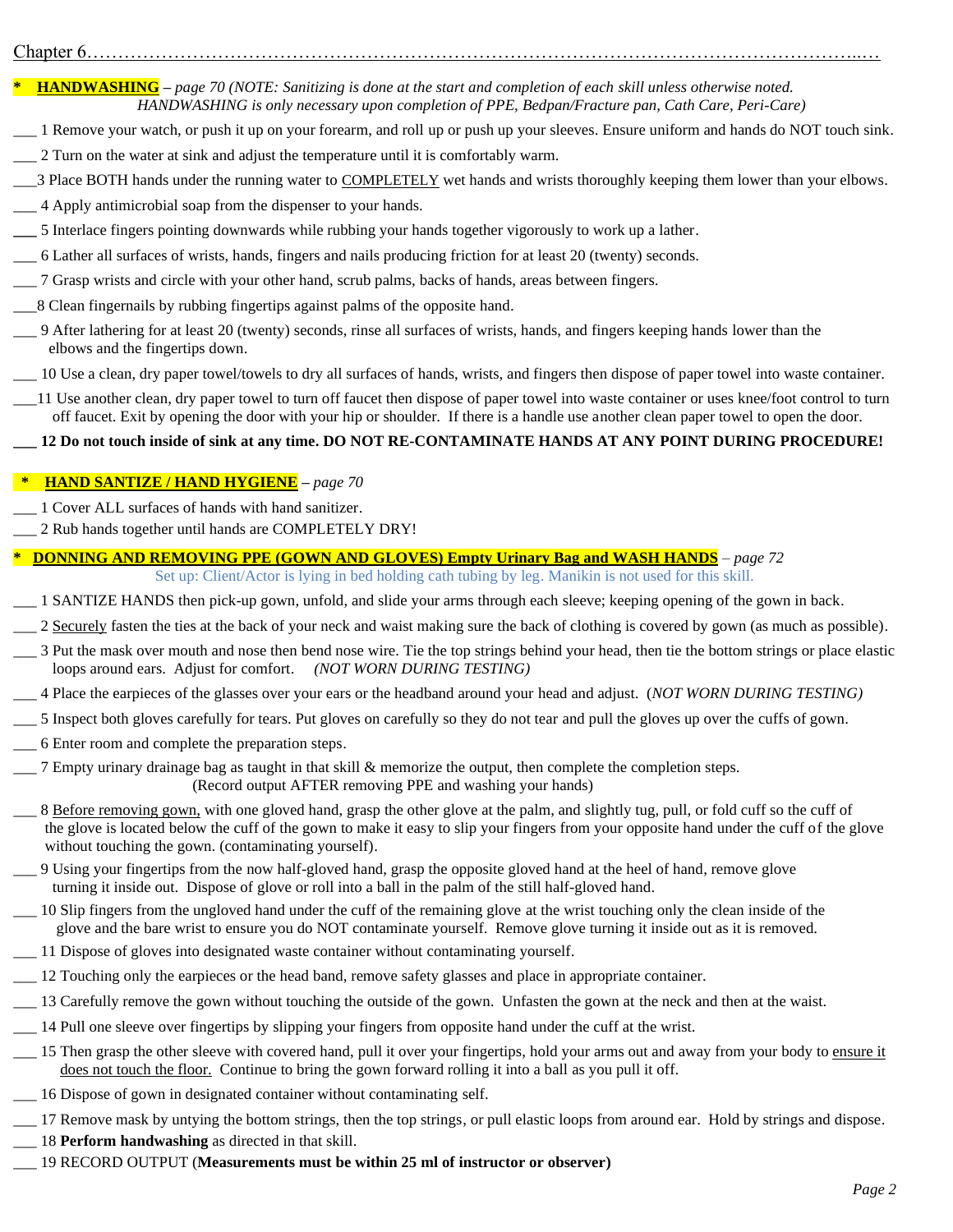#### **HANDLING A BIOHAZARDOUS PLASTIC TRASH BAG** *– page 75*

 *Single Bag:*

- \_\_\_ 1 Open trash bag and make a cuff around top edge by placing your hands several inches down on the outside of bag and pull outward.
- \_\_\_ 2 Place bag within easy reach of work area.
- \_\_\_ 3 When done, close by putting fingers under cuffed edge and pull edges together, touching only the outside of the bag and tie with knot.

#### *Double Bag:*

- \_\_\_ 1 Arrange with a co-worker to assist.
- \_\_\_ 2 Remove trash/linen bag and carry to door of room.
- \_\_\_ 3 Outside the door, co-worker holds up a cuffed bag and you place your bag into the clean bag without touching the clean bag.
- \_\_\_ 4 Co-worker closes bag, ties top edge in knot, and carries to designated disposal area.

#### Chapter 9…………………………………………………………………………………………………………….…

# **\* COUNT & RECORDS RADIAL PULSE AND RESPIRATIONS** *page 116 (Testing Set up: Patient is sitting upright in chair*)

- \_\_\_ 1 Preparation Steps
- \_\_\_ 2 Make sure the person is in a comfortable, relaxed position with arm in resting position.
- $\_\_\_\$ 3 Locate the radial artery by gently pressing 2 3 fingers on the inside of the wrist on the same side as the thumb.
- \_\_\_ 4 Using a second hand, count beats for one full minute. Cue Instructor/observer when you are going to start and again when you end.
- \_\_\_ 5 Note the rhythm and force of the pulse.

### \_\_\_ 6 **Record the pulse rate.** *(You must be within plus or minus 4 beats of instructor or observer's reading)*

- \_\_\_ 7 Count respirations for one full minute. Cue Instructor/observer when you are going to start and again when you end.
- \_\_\_ 8 Note the rhythm and depth of the respirations and whether the client is having difficulty breathing.
- **\_\_\_ 9 Record the respiration rate.** *(You must be within plus or minus 2 breaths of instructor or observer's reading***)**
- \_\_\_ 10 Completion Steps

### **COUNT & RECORDS Apical PULSE** *– page 118*

### **USING AN ORAL THERMOMETER** *– page 116* (Remember… RED is for RECTAL, BLUE is for ORAL)

- \_\_\_ 1 Preparation Steps
- \_\_\_ 2 Place client in Fowler's position.
- \_\_\_ 3 Inspect thermometer to ensure it is not broken or damaged in any way.
- \_\_\_ 4 Apply proper thermometer sheath (NOTE: If using glass, first shake so mercury-like substance is below 94 degrees).
- \_\_\_ 5 Place thermometer bulb slightly to one side under tongue and ask person to close lips around thermometer.
- \_\_\_ 6 While waiting, open an alcohol wipe pad to prepare for cleaning the thermometer when skill is complete.
	- **\_\_\_** 7 Wait 3 minutes for a glass thermometer or until electric thermometer beeps then remove thermometer, discard sheath.
- \_\_\_ 8 Read thermometer and clean with alcohol wipe.
- \_\_\_ 9 Place thermometer on clean dry paper towel or back in the proper container.
- \_\_\_ 10 Record temperature and finish with Completion Steps

### **USING A TYMPANIC THERMOMETER** *– page 116*

- \_\_\_ 1 Preparation Steps
- 2 Place client in Supine or Fowler's Position.
- \_\_\_ 3 Remove probe from machine.
- \_\_\_ 4 Apply proper thermometer sheath and turn on thermometer.
- 5 Grasp top of client's ear and pull up and back for an adult (down and back for a child).
- **\_\_\_** 6 Insert probe into ear canal, pointing down and forward towards the person' nose.
- \_\_\_ 7 When you hear the beep, remove thermometer, and read the screen.
- \_\_\_ 8 Eject probe cover into trash, wipe clean with alcohol wipe, and place back into the proper container.
- \_\_\_ 9 Record temperature and finish with Completion Steps.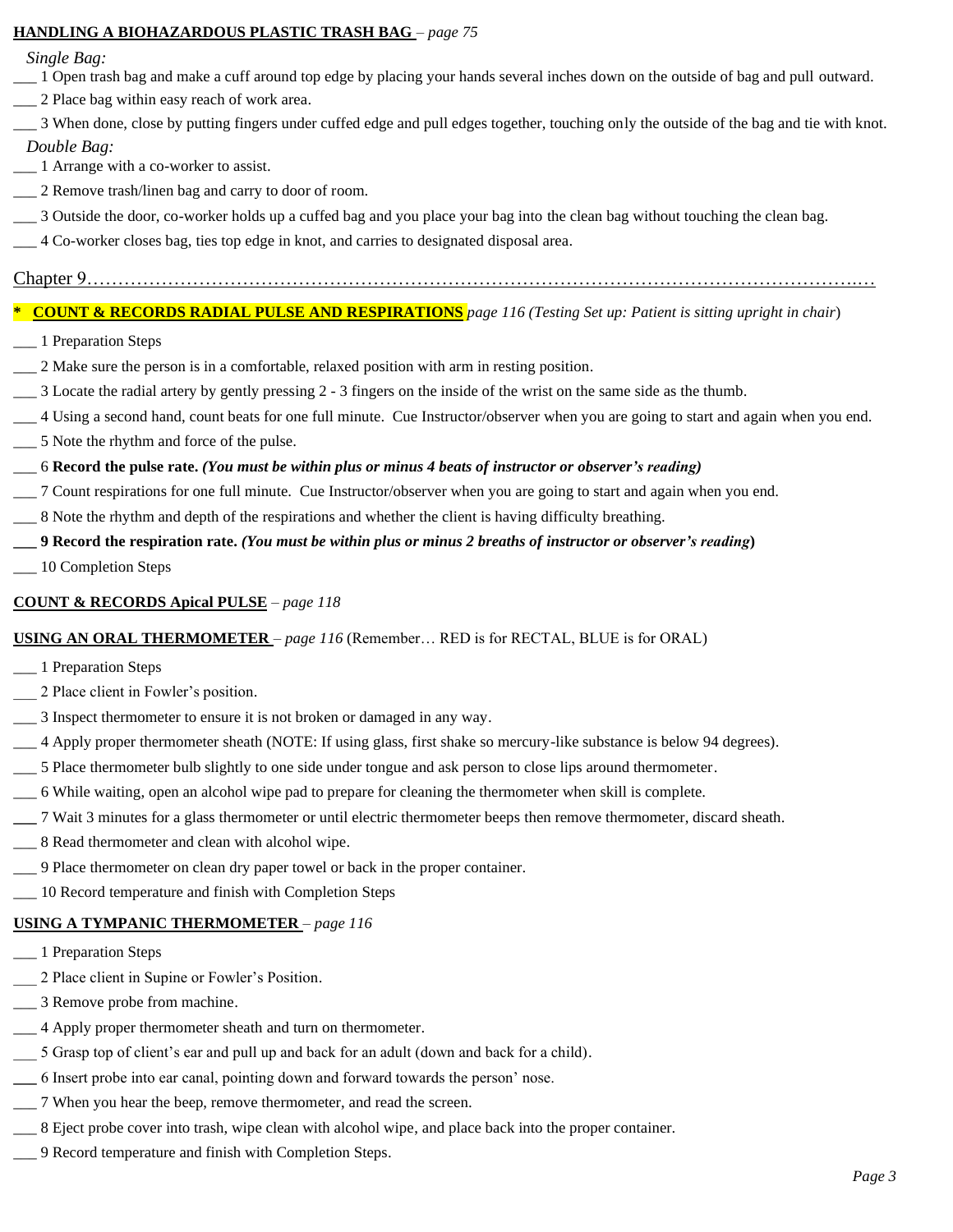#### **USING A RECTAL THERMOMETER** *– page 116* (Remember… RED is for RECTAL, BLUE is for ORAL)

- \_\_\_ 1 Preparation Steps
- \_\_\_ 2 Place client in Side Lying Position with top knee bent.
- \_\_\_ 3 Inspect thermometer to ensure it is not broken or damaged in any way.
- \_\_\_ 4 Apply proper thermometer sheath (NOTE: If using glass, first shake so mercury-like substance is below 94 degrees).
- \_\_\_ 5 Lubricate the tip of the probe by placing a small amount of jelly on a tissue and dipping the tip of probe in it.
- \_\_\_ 6 Adjust covers to expose buttocks. Lift the client's upper buttock and insert the probe into the anus no more than 1 inch for an adult and ½ inch for a child. Stay with the client and hold the probe in place.
- \_\_\_ 7 Wait 3 minutes (if using a digital, hold in place until it beeps) then remove thermometer. Discard sheath using toilet paper.
- \_\_\_ 8 Read thermometer and clean with alcohol wipe.
- \_\_\_ 9 Place thermometer on clean dry paper towel or back in the proper container.
- \_\_\_ 10 Record temperature and finish with Completion Steps.

#### **MEASURE & RECORD HEIGHT OF AMBULATORY CLIENT** *– page 123 (NOTE: No paper towel is used)*

- \_\_\_ 1 Preparation Steps
- \_\_\_ 2 Ensure client has nonskid footwear on, then walk with client to the scale.
- \_\_\_ 3 Before client stands on scale, raise height bar to highest position.
- \_\_\_ 4 Assist person to stand on scale.
- \_\_\_ 5 Flip height rod up and slide down until it touches top of clients head.
- \_\_\_ 6 Assist client off scale.
- \_\_\_ 7 Record height based on indicator on scale and finish Completion Steps.

*Note: If client cannot stand/walk, use tape measure to measure from top of head to bottom of feet while person is in supine position on bed.*

#### **\*MEASURE & RECORD WEIGHT OF AMBULATORY CLIENT** *– page 123 (NOTE: No paper towel is used)*

- \_\_\_ 1 Preparation Steps *(When testing the client is sitting upright in a chair with nonskid footwear on.)*
- \_\_\_ 2 Ensure client has nonskid footwear on, then assist client to a standing position by offering them an arm (NOTE: Client pulls on your arm/elbow, you should NOT pull on their arm or shoulder) and walk WITH client to the scale.
- \_\_\_ 3 Balance the scale to zero and assist client onto the scale. Ensure client is centered with their arms at their side.
- \_\_\_ 4 Stand next to client and adjust scale to obtain client's weight. *(NOTE: Make sure weight is in the lb. slot and not the kg slot.)*
- \_\_\_ 5 Help client step off scale, return client to their chair, assist them to sit in chair, and provide call light.

# \_\_\_ 6 **Record weight based on indicator on scale. (Weight measurement must within plus or minus 2 lbs of instructor or observer)**

\_\_\_ 7 Completion steps

#### **RESIDENT ROOM ORDER –** *page 126*

- \_\_\_ 1 Treat client's personal items with same care as you give your own valued possessions.
- \_\_\_ 2 Maintain neat appearance by disposing of disposables and putting non-disposables away in proper places.
- \_\_\_ 3 Clean over-bed table and night stand when done with sanitizer wipes.
- \_\_\_ 4 Change and remove all soiled linens as soon as possible.
- $\_\_$  5 Remove trash frequently.
- \_\_\_ 6 Dispose of food items left in room.
- \_\_\_ 7 Maintain neat appearance of bed.
- \_\_\_ 8 Make sure equipment is in good working order.

### Chapter 10……………………………………………………………………………………………………………..…

#### **MAKING AN UNOCCUPIED BED** *– page 135*

- \_\_\_ 1 Preparation Steps
- \_\_\_ 2 Raise the bed between mid-thigh and waist level and adjust the bed so it is in a flat position.
- \_\_\_ 3 Put on clean gloves. Remove personal client items including clean blankets and bedspread. Place them in a clean area.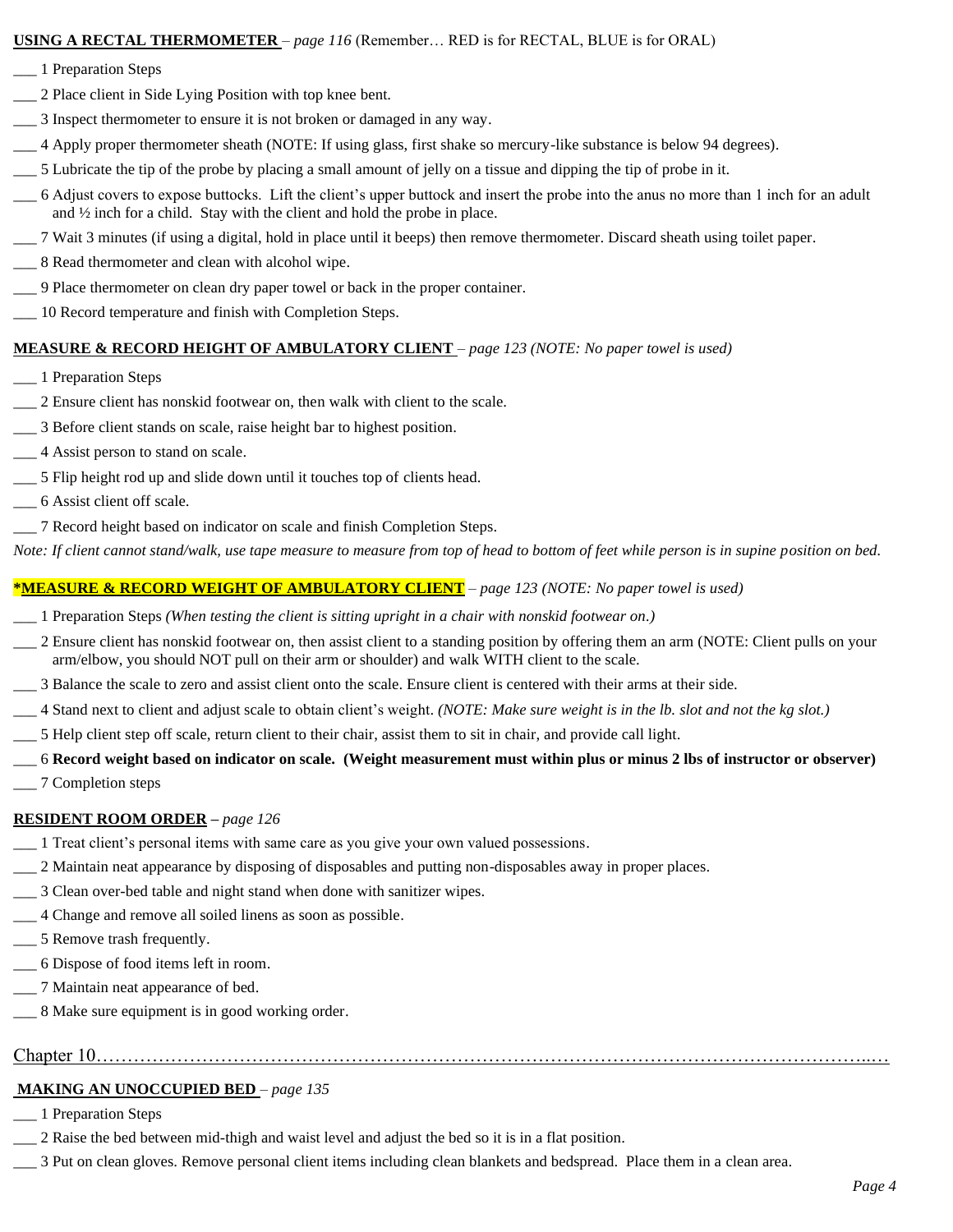#### **MAKING AN UNOCCUPIED BED - continued**

- \_\_\_ 4 Remove pillowcases. Put dirty pillowcases in hamper and place pillows in a clean area.
- \_\_\_ 5 Without contaminating your uniform, move around the bed to loosen and remove soiled linen by rolling it towards the center of bed.
- \_\_\_ 6 Place dirty linen in hamper (do not put dirty linen on the over-bed table or clean or dirty linen on the floor).
- \_\_\_ 7 Apply mattress pad (if used) and bottom fitted sheet, keeping them straight and centered.
- 8 Make bottom sheet smooth and/or tight, free of wrinkles.
- \_\_\_ 9 Place draw sheet (if used) and clean top sheet, blanket, and/or bed spread on the bed.
- \_\_\_ 10 Together, tuck top sheet, blanket and/or bedspread at the foot of the bed.
- \_\_\_ 11 Make mitered corners at the foot of the bed to hold linens in place.
- \_\_\_ 12 Properly apply clean pillowcases with zippers and/or tags to inside of pillowcase. For presentation purposes, place open end of the pillowcase facing AWAY from the door so client and guests only see the clean seam when they enter the room.
- \_\_\_ 13 Lower the bed and finish with Completion Steps

#### **MAKE AN OCCUPIED BED** *– page 137 NO GLOVE CHANGE IS NECESSARY DURING SKILL*

- \_\_\_ 1 Preparation Steps (NOTE: If client has catheter, IV, straps, etc. ensure they are safely secured in place).
- \_\_\_ 2 Raise the bed between mid-thigh and waist level and adjust the bed so it is in a flat position. Raise side rail on opposite side of bed.
- \_\_\_ 3 Put on clean gloves, remove personal client items including clean blankets and bedspread. Place them in a clean area.
- \_\_\_ 4 Cover client and dirty top sheet with a clean bath blanket making sure the client is unexposed at all times.
- \_\_\_ 5 Ask client to hold the blanket while you pull the soiled top sheet from the foot of the bed. Place soiled sheet in hamper.
- \_\_\_ 6 Ask client to roll onto their side towards the side rail. Provide assistance if necessary. DO NOT lay client on bare mattress at any time.
- \_\_\_ 7 Adjust pillow for comfort, ensure good body alignment, keep client covered at all times and if needed, properly clean client's skin.
- \_\_\_ 8 Loosen bottom sheet on working side and roll or fan fold bottom sheet toward center of bed.
- \_\_\_ 9 If needed, clean and disinfect the mattress with disinfectant wipes.
- \_\_\_ 10 Place and tuck the clean mattress pad, fitted sheet and/or draw sheet on the exposed area and tuck under client. Secure fitted corners.
- \_\_\_ 11 Raise the second side rail and assist client with rolling back onto the clean bottom linens. Explain they will feel a bump in the center.
- \_\_\_ 12 Adjust pillow for comfort. Ensure good body alignment and ensure client remains covered at all times.
- \_\_\_ 13 Go to the opposite side of the bed, lower the side rail. Safely remove dirty linens without shaking and place in soiled linen container.
- \_\_\_ 14 If needed, clean client's skin. Clean and disinfect the mattress with disinfectant wipes if needed.
- \_\_\_ 15 Unroll the clean linens onto the remaining exposed area of the bed. Secure fitted corners and smooth out the wrinkles.
- \_\_\_ 16 If needed, help client roll onto their back to the center of the bed. Adjust pillow and ensure good body alignment.
- \_\_\_ 17 Place a clean top linen over the covered client and remove bath blanket making sure the client is unexposed at all times.
- \_\_\_ 18 Ask client to hold the top sheet while you remove the bath blanket from the foot of the bed. Place bath blanket in hamper.
- \_\_\_ 19 Gently lift the client's head while removing the pillow. Properly remove and dispose of soiled pillowcase.
- 20 Replace pillowcase, gently lift the client's head to replace & adjust pillow for comfort. Ensure opening is facing away from the door.
- \_\_\_ 21 Replace blankets and bedspread, ensure linen is centered on the bed, tuck sheets under the foot of mattress, make mitered corners, create a cusp along top of linens and leave bed neatly made.
- \_\_\_ 22 Lower the bed and return side rails to the lowered position. Ensure client is comfortable. Remove and dispose of dirty gloves.
- \_\_\_ 23 Completion Steps (Document any reddened areas or sores and take appropriate action.)
- Chapter 11……………………………………………………………………………………………………………..…

### **WHEELCHAIR TRANSPORT GUIDANCE –** *page 80*

- \_\_\_ 1 Ensure client's feet are positioned properly on footrests.
- \_\_\_ 2 Walk on right side of hall.
- \_\_\_ 3 Turn wheelchair around and walk down ramps backwards with client facing uphill.
- \_\_\_ 4 Enter and exit rooms / elevators backwards.
- \_\_\_ 5 Use caution when walking past doorways, around corners, and at hallway intersections.
- \_\_\_ 6 Take care not to bump client's arms and legs on doorframes when passing through doorways.
- \_\_\_ 7 Ensure brakes are UNLOCKED before leaving client.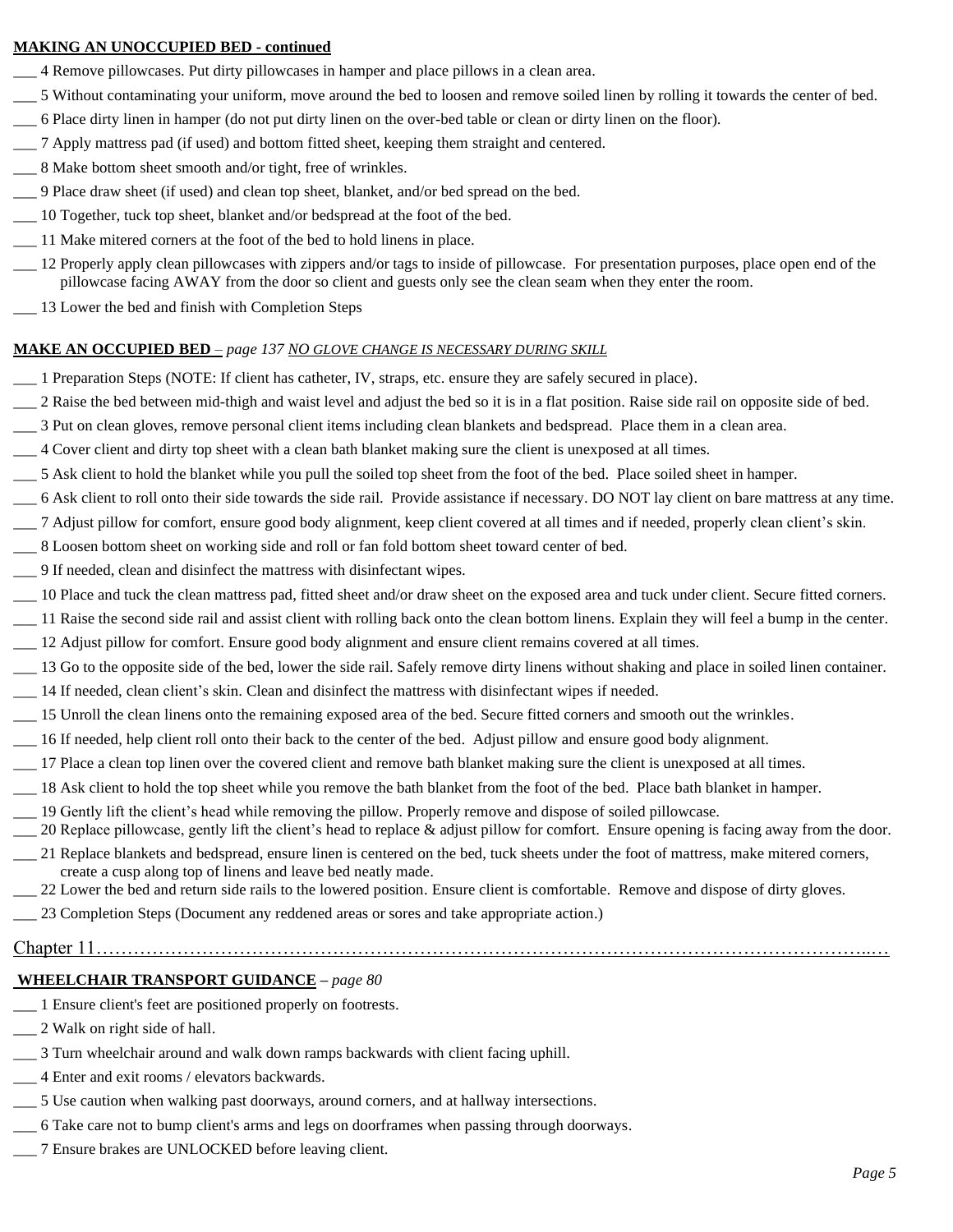#### **TRANSFER BELT PLACEMENT –** *page 146*

- \_\_\_ 1 Place belt over clothes at waist line ensure breasts are not pinned between waist and belt.
- \_\_\_ 2 Slip belt end through part of buckle with teeth. Cinch belt against teeth and slide through other side of buckle.
- \_\_\_ 3 Ensure belt is snug but not too tight. Should be able to slip 2 fingers between body and belt.
- \_\_\_ 4 Remove belt once transfer is complete.

#### **\* ASSIST TO AMBULATE USING A GAIT OR TRANSFER BELT***– page 152 (*NOTE: 3A is done for testing purposes)

- \_\_\_ 1 Preparation Steps plus…
	- Obtain gait belt of proper size.
	- **Obtain wheelchair and position in room out of the way with brakes LOCKED so client can sit in it after ambulating.**
	- Elevate the head of the bed to high fowlers position to **ASSIST** patient to the side of the bed.
- \_\_\_ 2 BEFORE assisting the client to a standing position.
	- **Check and/or lock bed brakes.**
	- Ensure client is wearing non-skid footwear. (I do this while they are still lying down in bed.)
	- Ensure bed is at a safe level with the client's feet flat on the floor.
	- Ensure client is "steady" before applying gait belt.
	- PROPERLY apply transfer belt securely at the waist over clothing/gown AND CHECK FOR TIGHTNESS.
	- Provide instruction to enable client to assist in standing including prearranged signal to alert client to begin standing.
- \_\_\_ 3A Ambulatory (No Assistive Devices) Position yourself in front of the client. Bend your knees, have the client place their arms on your shoulders or if able, have the resident push off the bed with their hands. Grasp the gait belt on both sides of the waist with your palms up. Direct client to stand on the count of 3. Ensure client feels steady.
- $\_\_$  3B If using a walker, position & stabilize the walker in front of the client. Grasp gait belt from the backside of the waist with your palms up. Direct client to stand on the count of 3. Assist client to standing position, stabilizing walker. Ensure client feels steady.
- \_\_\_ 3C If using a cane, the cane should be held in the hand that is on the client's strong side.
- \_\_\_ 4 Position yourself slightly behind the client on their weaker side and start on the same foot as the client.
- \_\_\_ 5 Hold the gait belt from the backside of waist with one hand, palm up. Offer your client your other hand as a stabilizer **Safely ambulate client at least 10 steps.**
- \_\_\_ 6 After ambulation, assist client to wheelchair in a safe and controlled manner. Remove transfer belt.
- \_\_\_ 7 Completion Steps

### **LIFTING CLIENT'S HEAD AND SHOULDERS OFF THE BED** *– page 169*

### **\* PERFORM MODIFIED PASSIVE RANGE OF MOTION (PROM) - LOWER EXTREMITIES (HIP & KNEE) –** *page 157*

- \_\_\_ 1 Preparation Steps Repeat each exercise 5 times or the number outlined in patient care plan.
- \_\_\_ 2 Raise the bed height and lay the bed in a flat position. Assist client to a supine position.
- \_\_\_ 3 Explain procedure and instruct the client to inform you if any pain is experienced during exercise. Watch the client's face and eyes for expression of pain.

### \_\_\_ 4 **Do not cause discomfort/pain at anytime during ROM. Ask client at least once if they are experiencing any pain or discomfort.**

- \_\_\_ 5 *Hip & Knee Exercises:* Support the leg by placing one hand to under the knee & the other at the ankle. Move the joint gently, slowly & smoothly throughout exercises, discontinuing if client verbalizes pain. Do not force any joint beyond the point of free movement.
	- **Extension/Flexion:** Bend the knee moving it toward the head to flex then straighten the client's leg to the normal position.
	- \_\*Abduction/Adduction:Gently move the leg out away from the body, then return it to the center of the bed towards other leg.
	- \_\_\_ Hip Rotation: Keeping the client's leg straight, pivot the client's leg inward and then outward to rotate the hip.
- \_\_\_ 6 *Ankle Exercises:* Support the leg by placing one hand under the ankle & grasp the foot with the other hand. Keep the foot close to the bed and move the joint gently, slowly and smoothly through the range of motion, discontinuing exercise if client verbalizes pain.
	- $\Box$  Dorsiflexion & Plantar Flexion: Push the foot toward head (dorsiflexion) & pull foot down towards mattress (plantar flexion).
	- \_\_\_ Inversion and Eversion: Pivot the foot inward and then outward.
- \_\_\_ 7 *Toe Exercises:* Support the foot with one hand. Gently move the toes with the other hand gently, slowly and smoothly through the range of motion, discontinuing exercise if client verbalizes pain.
- **Extension/Flexion:** Place your hand on top of the toes. Curl the toes downward and then straighten them.
- \_\_\_ Abduction/Adduction: Separate each toe from the one next to it moving them apart and then together again.
- 14 Repeat with opposite leg then finish with the Completion Steps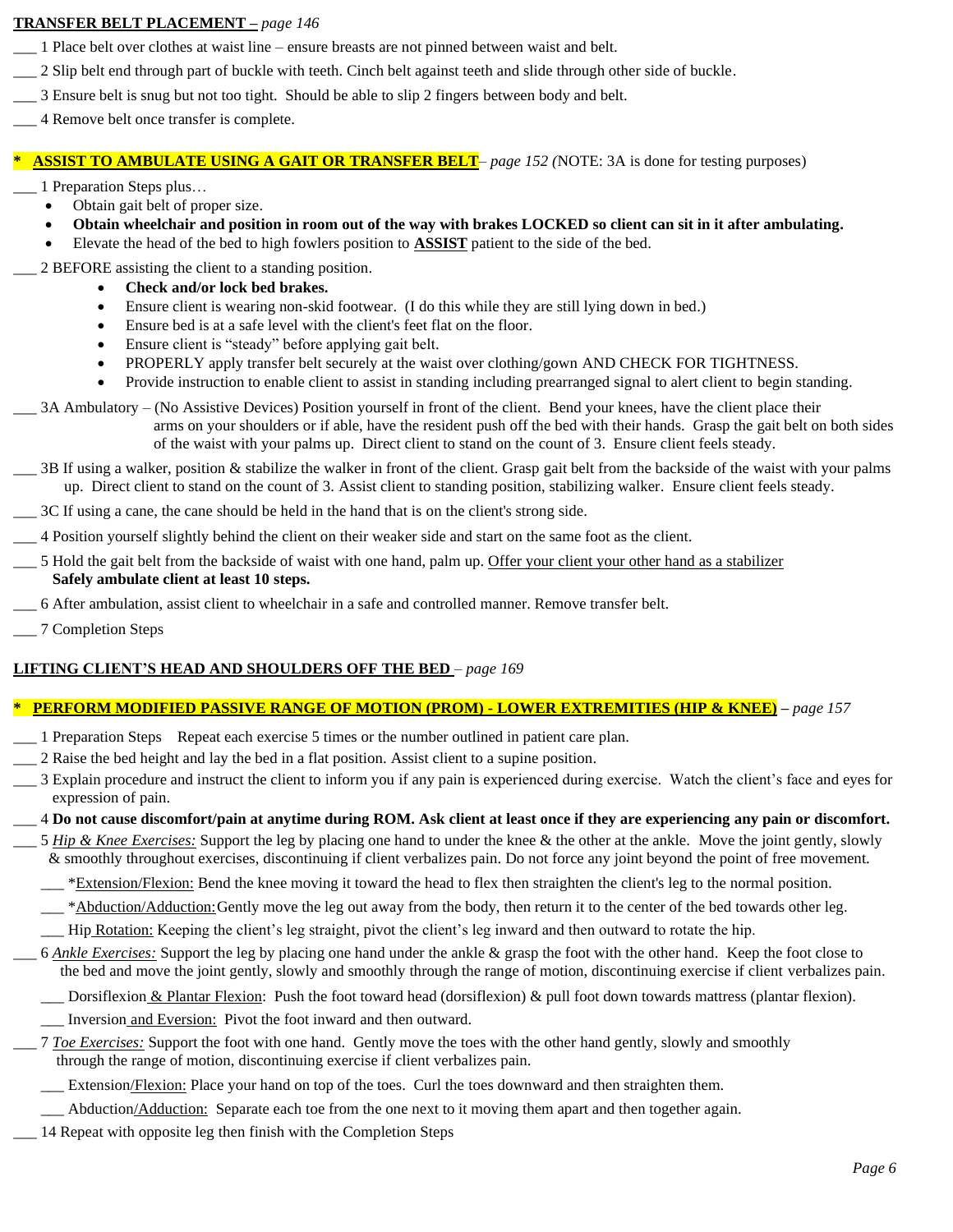#### **\* PERFORM PASSIVE RANGE OF MOTION (PROM) - UPPER EXTREMITIES (SHOULDER)** *– page 153*

NOTE: For active ROM, neck exercises can also be done…up & down, side-to-side and ear to shoulder

- \_\_\_ 1 Preparation Steps Repeat each exercise 5 times or the number outlined in patient care plan.
- \_\_\_ 2 Raise the bed height and lay the bed in a flat position. Assist client to a supine position.
- \_\_\_ 3 Instruct the client to inform you if pain is experienced during exercise. Watch the client's face and eyes for expression of pain. Do not force any joint beyond the point of free movement.
- **\_\_\_ 3 Do not cause discomfort/pain at anytime during ROM. Ask client at least once if they are experiencing any pain or discomfort.**
- \_\_\_ 4 *Shoulder Exercises:* Support the limb by using one hand to hold the client's wrist and the other hand under the elbow moving the joint gently, slowly and smoothly through the range of motion.
	- \_\_\_ \*Extension/Flexion: Raise client's straightened arm (palm side down) from their side straight upward toward head to ear level then lower the arm down to side of body.
	- \*Abduction/Adduction: Move client's straightened arm away from the body to shoulder level and return to side of body.
	- Horizontal Abduction/Adduction: Move client's straightened arm (palm side up) out away from the side of body to shoulder level. Bend the elbow, touching the clients hand to the opposite shoulder then straighten to original position.
	- Rotation: With the arm out to the side at shoulder level, bend clients arm at the elbow. palm facing the foot of the bed, move the back of hand towards the head of the bed and then palm side downward towards the floor.
- \_\_\_ 5 *Elbow Exercises:* Support the limb by using one hand to hold the client's wrist and the other hand under the elbow moving the joint gently, slowly and smoothly through the range of motion, discontinuing exercise if client verbalizes pain.
	- Extension/Flexion: With the client's arm by his side with the palm up, bend the clients arm at the elbow so that the hand moves towards the shoulder on the same side. Then straighten the arm back down to the hip.
	- Pronation/Supination: Bend the client's elbow so that the forearm is at a right angle to the bed. Gently turn the client's hand so that the palm is facing the foot of the bed, then turn the hand so the palm is facing the head of the bed.
- \_\_\_ 6 Wrist *Exercises:* Support the limb by using one hand to hold the client's wrist, palm facing down and the client's fingers with the other hand moving the joint gently, slowly and smoothly through the range of motion, discontinuing exercise if client verbalizes pain.
	- Extension/Flexion: Bend the client's elbow so the forearm is at a right angle to the bed. Bend the wrist to move the client's hand forward and then straighten the wrist.
	- Radial and ulnar deviation: With the client's hand still raised off the mattress, gently tilt the client's hand towards the thumb, then tilt the hand towards the little finger.
- \_\_\_ 7 *Finger/Thumb Exercises:* Support the limb by using one hand to hold the client's wrist and use the other hand to move the client's fingers. Move the joint gently, slowly and smoothly through the range of motion, discontinue exercise if client verbalizes pain.
	- Extension/Flexion: Bend each of the client's fingers (one at a time) and the thumb to the palm of the hand. Then extend each finger (one at a time) and the thumb.
	- Abduction/Adduction: Gently separate each finger from the finger next to it and then return together.
	- Thumb opposition: Touch the tip of the thumb to each finger.
- \_\_\_ 8 Repeat with opposite arm then finish with the Completion Steps
- Chapter 12……………………………………………………………………………………………………………..…

#### **MOVING A CLIENT UP IN BED 1 CNA** *– page 170*

- \_\_\_ 1 Preparation Steps Raise bed to appropriate height
- \_\_\_ 2 Ensure head of bed is as low as person can tolerate, remove pillow and place against headboard. Adjust linens.
- \_\_\_ 3 Face bed and position feet so one foot is about 12 inches from the other, bend hips and knees so back is straight.
- \_\_\_ 4 Ask person to bend their knees and place feet firmly on bed and hands palm side down on bed. If client has trapeze, have them use it.
- \_\_\_ 5 Place one arm under client's shoulders and one under buttocks. Ask client to push against bed with hands and feet on count of three.
- \_\_\_ 6 On count of three, shift your weight to foot nearest headboard to assist the client to move upward in bed. Do NOT twist, but move your body as one unit.
- \_\_\_ 7 Replace pillow and cover client.
- \_\_\_ 8 Completion Steps.

### **MOVING A CLIENT TO THE SIDE OF THE BED WITHOUT A DRAWSHEET - 1 CNA***– pages 174 – 175*

- \_\_\_ 1 Preparation Steps
- \_\_\_ 2 Ensure head of bed is as low as person can tolerate, remove pillow and place against headboard. Adjust linens.
- \_\_\_ 3 Place arms under client's shoulders and rock back on your feet to lift client upper body towards the side of the bed.
- \_\_\_ 4 Place arms under client's lower back and buttocks, rock back on your feet to lift client towards the side of the bed.
- \_\_\_ 5 Place arms under client's legs and rock back on your feet to lift client lower body towards the side of the bed.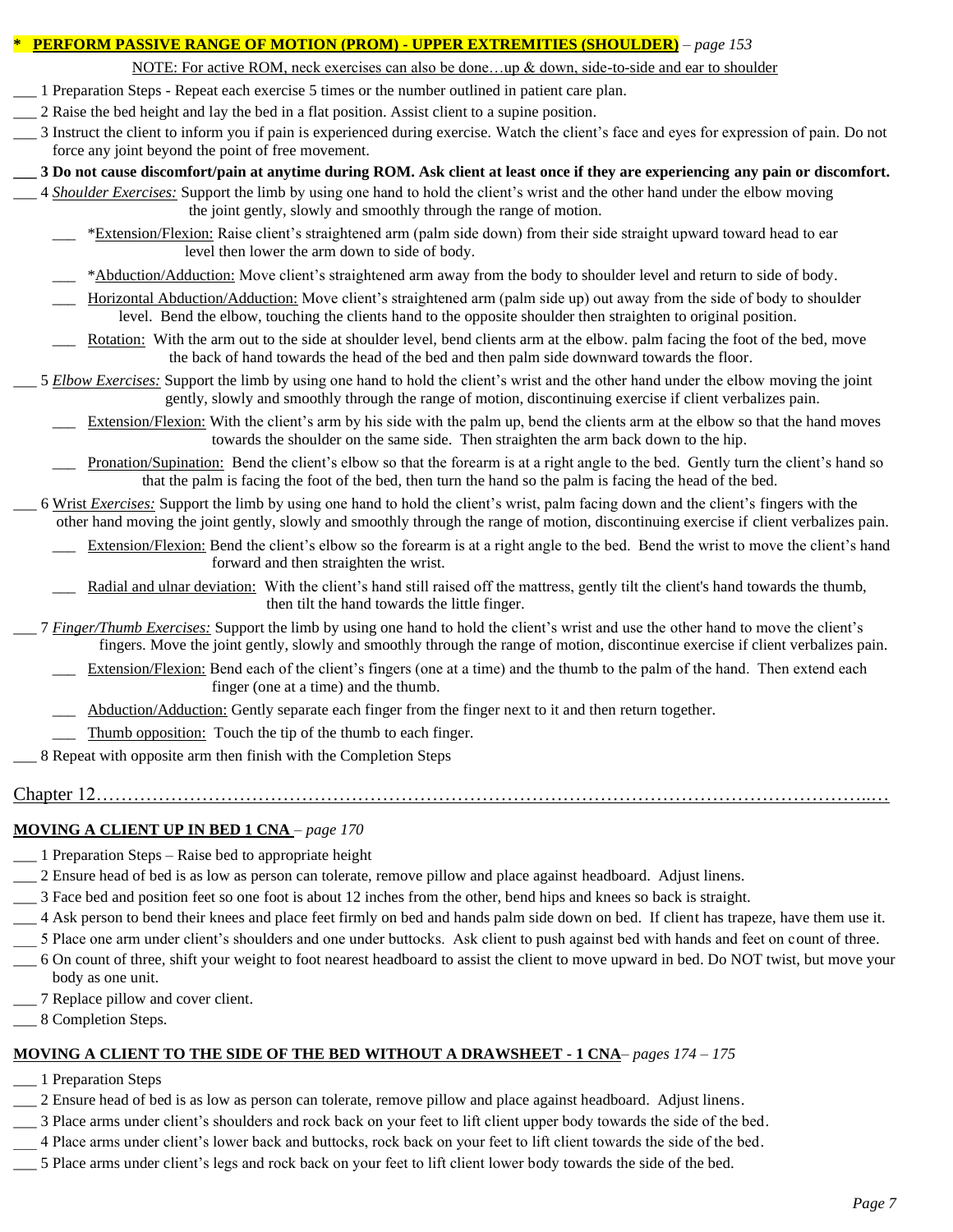### **MOVING A CLIENT UP IN BED WITH A DRAW SHEET 2 CNA'S** *– page 172*

- \_\_\_ 1 Preparation Steps PLUS ensure head of bed is as low as person can tolerate, remove pillow, place it against headboard & adjust linens.
- \_\_\_ 2 Place draw sheet under the client by rolling client side-to-side to properly place draw sheet.
- \_\_\_ 3 Both CNA's face bed and position feet so one foot is about 12 inches apart. Bend hips and knees so back is straight.
- \_\_\_ 4 Ask person to cross arms over their chest, bend their knees, place feet firmly on bed. If client has trapeze, have them use it.
- \_\_\_ 5 Roll draw sheet inward towards client's shoulder and hip and firmly grasp with both hands.
- \_\_\_ 6 Instruct client to push up on the count of three.
- \_\_\_ 7 On the count of 3, both CNA's, keeping elbows closest to body, lift and shift weight to foot nearest headboard as person moves upward in bed without dragging client on the bed. Do NOT twist, but move your whole body as one unit.
- \_\_\_ 8 Remove draw sheet or tuck under mattress, ensure client is in good body alignment, replace pillow and cover client.
- \_\_\_ 9 Completion Steps.

### **MOVING A CLIENT TO THE SIDE OF THE BED WITH A DRAWSHEET - 2 CNA'S***– pages 174 – 175*

- \_\_\_ 1 Preparation Steps PLUS ensure head of bed is as low as person can tolerate, remove pillow, place it against headboard & adjust linens. \_\_\_ 2 Place draw sheet under the client by rolling client side-to-side to properly place draw-sheet.
- \_\_\_ 3 Both CNA's face bed and position feet so one foot is about 12 inches apart, bend hips and knees so back is straight.
- \_\_\_ 4 Ask client to cross arms over chest and place legs flat on bed.
- \_\_\_ 5 Roll draw sheet inward towards persons shoulder and hip and firmly grasp with both hands.
- \_\_\_ 6 On the count of 3, both CNA's, keeping elbows closest to body, lift and move as person to the desired side of the bed without dragging client on the bed.
- \_\_\_ 7 Leave client in good body alignment.
- $\_\_$ 8 Completion Steps.

### **LOGROLLING TECHNIQUE 2 CNA's –** *page 178*

You must move or roll client as one unit so upper and lower body are moved at same time using two CNA's

- \_\_\_ 1 Both CNA's are on the same side of the bed. First CNA places their hands and arms under patient's head and shoulders. Second CNA place their hands under patient's hips and legs.
- \_\_\_ 2 Bend hips and knees, keep back straight and on the count of 3 rock backwards, transferring weight from front to back foot moving patient to the side of the bed closest to you.
- \_\_\_ 3 Raise side rail and both CNA's move to the other side of bed.
- \_\_\_ 4 Cross client's arms over chest with top arm indicating direction client is to roll and place a pillow between the client's legs.
- \_\_\_ 5 Put up the side rail and both CNA's go to the opposite side of the bed. First CNA places their hands over person's shoulders and upper hip and second CNA places hands over lower hip and calf, on the count of 3, roll client toward you with head, back and legs in straight line.
- \_\_\_ 6 Properly place pillows and make sure client is not laying on arm, position client to maintain straight alignment and adjust linens.
- \_\_\_ 7 Completion Steps

### **\* POSITIONING A CLIENT ON THEIR SIDE**– 1 CNA **(Instructor or Observer will instruct you to which side, L or R)** *– pg176*

- \_\_\_ 1 Preparation Steps
- \_\_\_ 2 Raise the bed. Lay the bed in flat position.
- \_\_\_ 3 Ask client to lift their head or gently lift their head to remove the pillow (NOTE: Pillow can remain but MUST be readjusted after rolled).

### \_\_\_ 4 **Raise the side rail on the side of the bed to which the client will be rolling.**

- \_\_\_ 5 CNA then goes to the opposite side of the bed (This is called the "working" side of the bed).
- \_\_\_ 6 Face the bed, position your feet so they are about 12" apart, bend your hips and knees so your back remains straight.
- \_\_\_ 7 Ask client to cross their arms over their chest and ankles towards the direction that you are turning the client.
- \_\_\_ 8 Place one arm under the client's neck and shoulders, the other arm under the person's upper back. On the count of 3, rock backward and lift the client's upper body towards you.
- \_\_\_ 9 Reposition your hands, placing one hand under the client's waist and the other under the client's thighs. Using the same motion, count to 3and rock backward, lifting the client's lower body toward you.
- \_\_\_ 10 Reposition your hands under the client's calves and feet and on the count of 3, move the clients lower legs towards you so that the person is in proper body alignment. Raise second side rail to prevent client from falling out of bed.
- \_\_\_ 11 Position yourself on the side of the bed to which the person is turning. Using proper body mechanics, place one hand on the person's far shoulder, the other on her upper thigh. Roll the person toward you and the first side rail by transferring your wt from your front foot to your back foot. If able, have the client reach across and grab the side rail to assist. *(You may also roll client away from you)*
- \_\_\_ 12 Place a pillow or a rolled towel, or blanket alongside the client's back to stop them from rolling backwards. Assist the client to lift their head and replace the pillow to ensure their comfort or adjust for comfort if pillow was left in place. Place a third pillow lengthwise between the client's lower legs with the bottom leg straight and the top leg slightly bent. Pillow should provide support both the knee and the ankle. Place a fourth pillow under the client's top arm. Ensure client is not lying on their lower arm.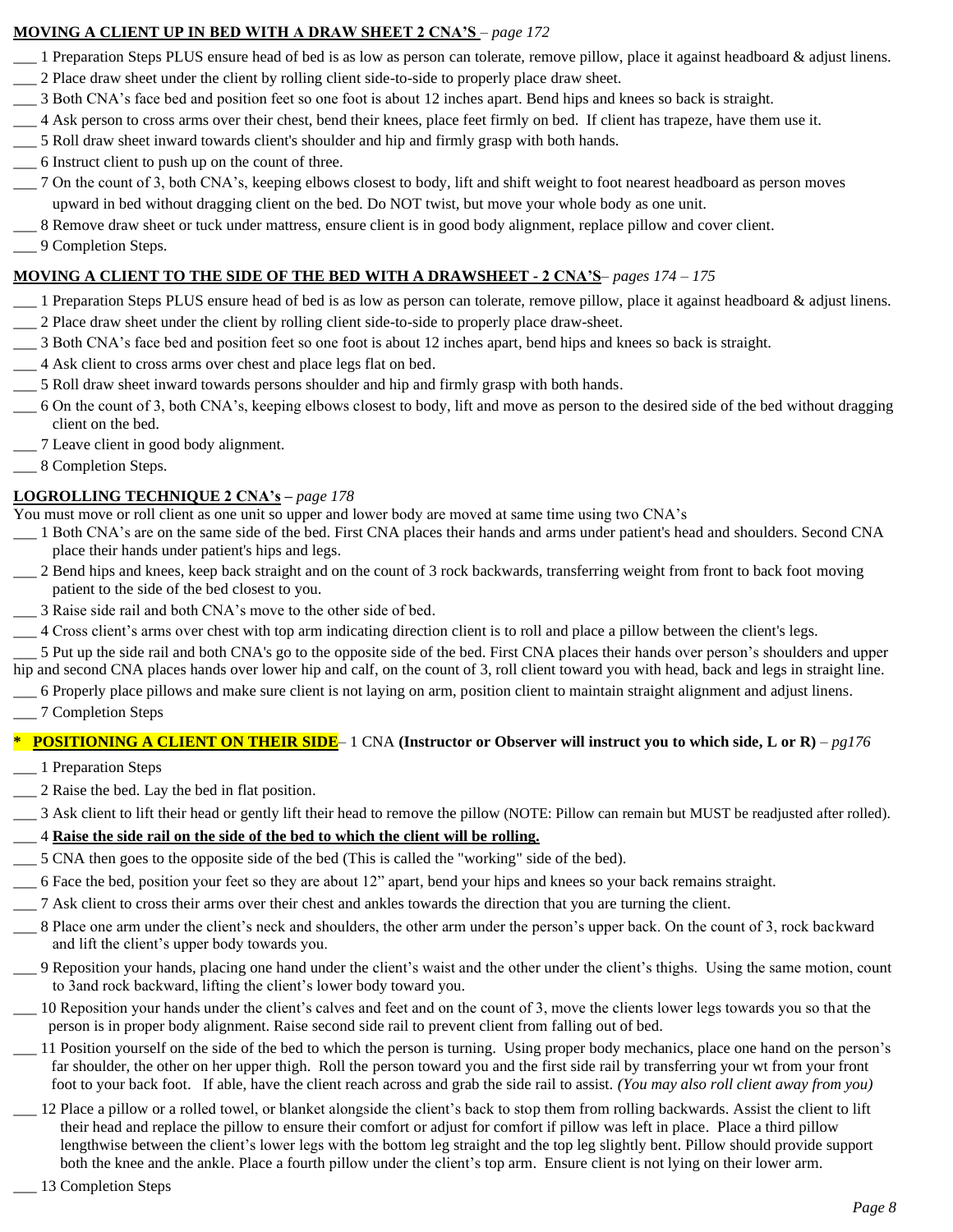#### **POSITIONING A CLIENT ON THEIR SIDE – 2 CNA's WITH A DRAW SHEET** *– page 176*

- \_\_\_ 1 Preparation Steps
- \_\_\_ 2 Raise the bed. Lay the bed in a flat position and place a draw sheet under client.
- \_\_\_ 3 With one CNA on each side of the bed, ask the client to lift their head or if unable, gently lift their head to remove the pillow.
- \_\_\_ 4 Face the bed, position your feet so one foot is about 12" in front of the other, bend your hips and knees so your back remains straight.
- \_\_\_ 5 Both CNA's should loosen the draw sheet and roll it towards the client. Ask client to cross their arms over their chest and cross their ankles towards the direction that you are turning them.
- \_\_\_ 6 Using proper body mechanics, both CNA's should grasp the draw sheet with their palms up and close to the client's body. On the count of 3, together move the client by lifting up and moving the draw sheet toward side of the bed.
- \_\_\_ 7 After rolling client, unroll and retuck or remove the draw sheet. Client should be lying in the center of the bed on their side.
- \_\_\_ 8 Place a pillow or a rolled blanket along the client's back to stop them from rolling backwards. Assist the client lift their head and adjust or replace their pillow to ensure comfort. Place a third pillow lengthwise between the client's lower legs with the bottom leg straight and the top leg slightly bent. Place a fourth pillow under the client's top arm. Ensure client is not lying on their lower arm.
- \_\_\_ 9 Completion Steps

#### **\* PIVOT TRANSFER OF WEIGHT BEARING, NON-AMBULATORY RESIDENT BED TO W/C USING GAITBELT***– page 181*

#### \_\_\_ 1 Preparation Steps **NOTE: You MUST ASSIST client to a sitting position. You cannot ask them to sit up on the side of bed.**

- \_\_\_ 2 Remove footrests and position wheelchair next to the foot of the bed on the client's stronger side so client is pivoting on sturdier leg.
- \_\_\_ 3 **Lock the brakes on the wheelchair to ensure client safety.**
- \_\_\_ 4 Position the bed at a safe level (even with the wheelchair) **and ensure the bed wheels are in the locked position.**
- **\_\_\_** 5 Raise head of bed so client is in high fowler's position. (I suggest putting client's shoes on while still in bed)
- \_\_\_ 6 Use proper body mechanics to assist client to a sitting position with feet flat on floor (lower bed if needed). Ensure client is steady.
- \_\_\_ 7 Pull W/C up so the front of arm rest is against client's thigh and with wheelchair arm/wheel touching the side of the bed.
- \_\_\_ 8 Properly apply gait belt securely at the waist over clothing/gown. Check gait belt by slipping 2 fingers between gait belt and client.
- \_\_\_ 9 Provide verbal instructions to enable client to assist in transfer including prearranged signal to alert when to begin standing.
- \_\_\_ 10 Using proper body mechanics, position yourself directly in front of the client. Grasp the gait belt with fingers in upwards position.
- \_\_\_ 11 Position yourself to ensure safety for both yourself and the client during transfer. Count to three to alert client to begin standing. Have the client push off the bed with their hands as they stand.
- \_\_\_ 12 On signal, gradually assist client to standing position maintaining stability of client's legs. Pause to ensure client is steady.
- \_\_\_ 13 **In a controlled manner, ensure client's safety. Assist the client to pivot** so they are standing in front of the w/c with the back of their legs against seat. *(At NO time should the client be stepping backwards to the w/c. Ensure the w/c is close to client before standing.*
- \_\_\_ 14Tell the client to feel for the arms of the chair and then lower the client into the wheelchair using proper body mechanics.
- \_\_\_ 15 Position client with hips touching back of wheelchair and remove transfer belt.
- \_\_\_ 16 Position clients feet on footrests and ensure client is in a comfortable position with good body alignment.
- 17 UNLOCK wheelchair brakes and perform completion steps.

#### **REPOSITIONING A CLIENT IN A CHAIR – 1 CNA***– page 180 (NEVER pull client back in chair by the seat of their pants)*

Option 1: 1 CNA if client is able to stand, assist to standing position, pull wheelchair towards back of legs and assist to sit.

#### **REPOSITIONING A CLIENT IN A CHAIR – 2 CNA's** *– page 180 (NEVER pull client back in chair by the seat of their pants)*

\_\_\_ Option 1: 2 CNA's if client is able to stand, assist to standing position, pull wheelchair towards back of legs and assist to sit. \_\_\_ Option 2: 2 CNA's if client is UNABLE to stand, properly connect mechanical lift, raise client and replace to chair.

### **USING A MECHANICAL LIFT FOR TRANSFERS – 2 CNA's** *– page 185*

- \_\_\_ 1 Preparation Steps including gather lift, sling and chair to which client will be transferred.
- \_\_\_ 2 To place sling, roll person side to side. Ensure top of sling is under shoulders and bottom is at the knees.
- \_\_\_ 3 Wheel lift into place over client, spread legs of lift to widest position and lock brakes.
- \_\_\_ 4 Attach sling to lift, have client cross arms over chest and using controls, lift person off bed, release brakes.
- \_\_\_ 5 Move lift to chair as co-worker guides client over chair. Lock brakes.
- \_\_\_ 6 Slowly lower client into chair making sure hips are against chair back.
- \_\_\_ 7 Remove sling from lift and move lift away. Replace footrests onto the wheelchair and place client's feet properly on footrests.
- \_\_\_ 8 Remove sling or keep in place according to facility policy. (*If not removed, ensure sling is wrinkle free, not rubbing skin, loops tucked)* \_\_\_ 9 Completion Steps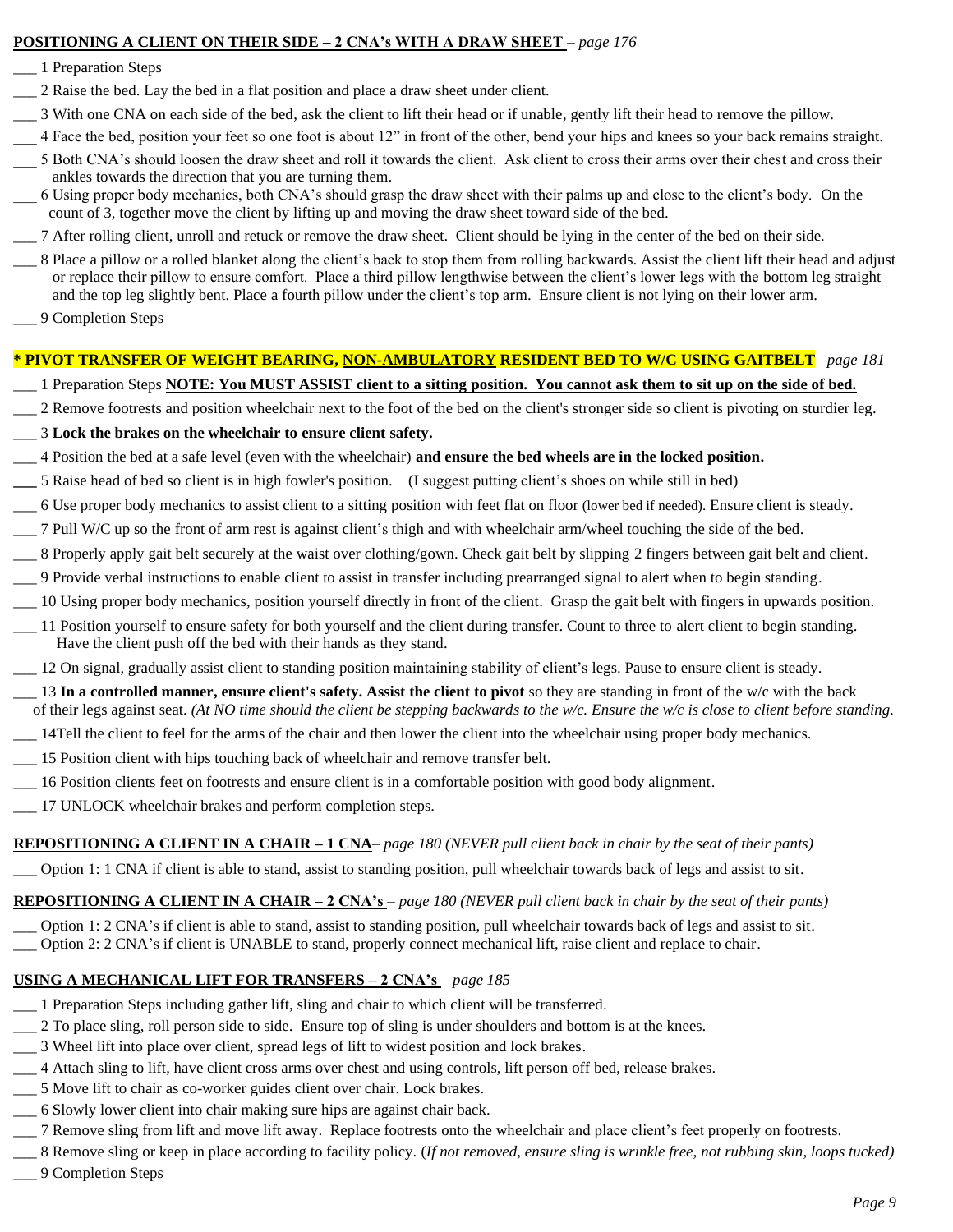### $Chapter 13......$

#### **\* MOUTH CARE** *– page 203 (*During testing, client will be lying in bed)

- \_\_\_ 1 Preparation Steps MINUS putting on gloves... See step 4
- \_\_\_ 2 Place a towel or paper towel on the over-bed table and arrange your supplies.
- \_\_\_ 3 Get a cup of water (or water/mouthwash solution).
- \_\_\_ 4 Assist client to an upright sitting position (AT LEAST 45 degrees) by elevating the head of the bed.
- \_\_\_ 5 AFTER gathering supplies, put on clean gloves and place a towel across client's chest to protect their clothing.
- \_\_\_ 6 Moisten toothbrush by pouring water/mouthwash solution over it. DO NOT DUNK THE TOOTHBRUSH IN THE CUP.
- \_\_\_ 7 Apply toothpaste to moistened toothbrush.
- **\_\_\_ 8 Clean mouth by brushing upper teeth and gums, then lower teeth and gums,** then the tongue using gentle motions **while VERBALIZING each surface you are cleaning (Inner, outer, chewing and tongue).**
- \_\_\_ 9 Maintain a clean technique with placement of toothbrush (you can place it on a paper towel).
- \_\_\_ 10 Hold the emesis basin to the client's chin while client rinses mouth. You must hold the cup to client's mouth and assist them to take a drink with water/mouthwash solution. Wipe face with clothing protector.
- \_\_\_ 11 Break off about 18 inches of dental floss and gently floss all teeth. (Not necessary for testing)
- \_\_\_ 12 YOU must hold the emesis basin to the client's chin while client rinses mouth with remaining water/mouthwash solution.
- \_\_\_ 13 Wipe clients mouth and place the clothing protector in the hamper.
- \_\_\_ 14 Ask the client if they would like to put on lip balm (Not necessary for testing).
- \_\_\_ 15 Empty, rinse and dry the basin. Then rinse toothbrush and place used toothbrush in the basin.
- \_\_\_ 16 Place toothpaste, basin and toothbrush in designated storage area.
- \_\_\_ 17 Completion Steps

#### **MOUTH CARE TOOTHETTE CLIENT –** *page 206*

- \_\_\_ 1 Preparation Steps and place a towel on the over-bed table and arrange your supplies. Prepare a water/mouthwash solution.
- \_\_\_ 2 Position client in Fowler's position (75-90 degrees) with their head turned well to one side or as appropriate to avoid choking or aspiration and place a towel across their chest & another under their head to protect the clothing and bedding.
- \_\_\_ 3 Put on clean gloves and place emesis basin on the towel near the person's cheek.
- \_\_\_ 4 Dip mouth sponge into water/mouthwash cleaning solution (NO TOOTHPASTE), Press swab against side of cup to remove excess.
- \_\_\_ 5 Tell client before gently touching swab to lips and circle the lips lightly. Gently open lips and swab inner lips, then move to inner cheeks, and front of gums and teeth. Without forcing, move swab to roof of mouth, then onto inside of teeth. Finish by using a rolling motion from back to front over tongue surface. Take a new swab and repeat as needed.
- \_\_\_ 6 Clean and dry client's face and apply lip balm.
- \_\_\_ 7 Empty, rinse, and dry basin. Discard disposable items in waste can. Place towel and washcloth in linen hamper.
- \_\_\_ 8 Completion Steps

#### **\* CLEAN UPPER OR LOWER DENTURE** *– page 204*

- \_\_\_ 1 Preparation Steps (Dentures will be in a denture cup on the storage table you must introduce yourself to the client, explain what you are going to do, then retrieve the dentures).
- \_\_\_ 2 Place a towel on the over-bed table and arrange your supplies. Prepare a water/mouthwash solution.
- \_\_\_ 3 Assist client to an upright sitting position (75-90 degrees) and place a towel across their chest to protect the clothing.
- \_\_\_ 4 Put on clean gloves before CAREFULLY handling dentures to avoid damage (through entire procedure).
- \_\_\_ 5 Have the client carefully remove their dentures and put them in the emesis basin. Provide assistance if needed. Take them to the sink.
- \_\_\_ 6 Line the bottom of the sink with a washcloth or several paper towels to prevent damage to the dentures. Use a clean paper towel to Turn on the cool water. Place a barrier on the side of the sink for placement of denture cup and dentures.
- \_\_\_ 7 Dampen toothbrush, apply denture toothpaste, remove one denture from cup, immediately rinse denture cup and lid in cool running water and fill denture cup with cool water. Place cup and lid on the paper towel. Then rinse denture in cool water.
- \_\_\_ 8 Thoroughly brush all denture surfaces including inner, outer and chewing surfaces using a circular motion.
- \_\_\_ 9 Thoroughly rinse all surfaces of denture under cool water and place in denture cup. Cover the cup with the lid.
- \_\_\_ 10 Rinse toothbrush, place in emesis basin maintaining a clean technique with placement of toothbrush. Return to designated area.
- \_\_\_ 11 NOTE: If client is putting dentures back in mouth Turn off water with a clean, dry paper towel, take dentures back to the bedside, give the client a mouthful of the mouthwash mixture to rinse their mouth. Hold the emesis basin under the clients chin to catch the liquid & dry the client's mouth. Help the client clean the roof of their mouth, cheeks, gums, and tongue with a sponge brush dipped in water/mouthwash solution. If they have natural teeth, help them brush and floss them. Give the client another mouthful of water/mouthwash solution. Hold the emesis basin under the chin to catch the liquid and dry the mouth. Give the dentures to the client or place them back in the client's mouth.
	- 12 Turn off water with a clean, dry paper towel. Remove & properly dispose of sink liner. Clean up the remaining work area.
- \_\_\_ 13 Completion Steps Immediately report damaged or ill-fitting dentures or mouth sores. *Page 10*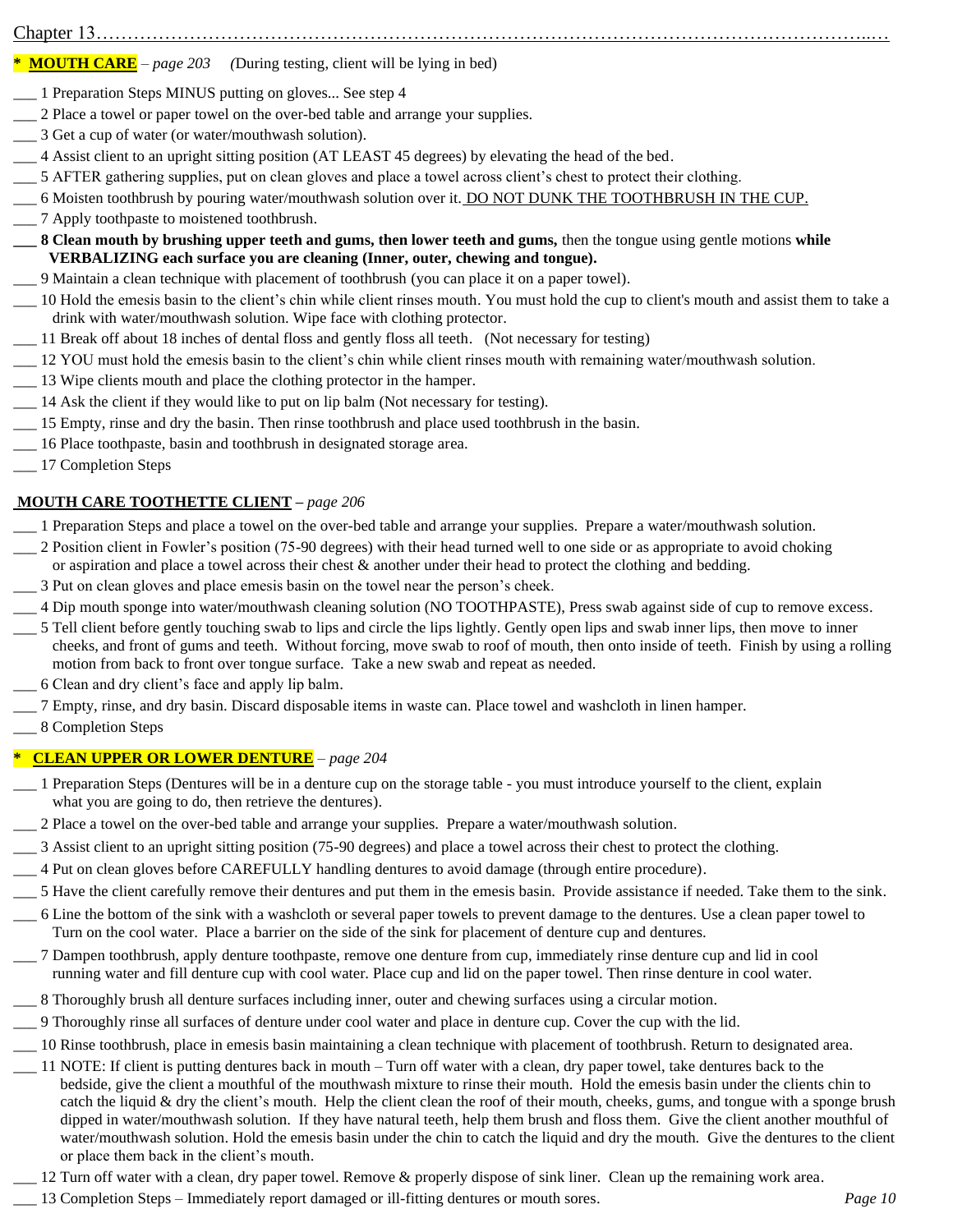#### **EYE GLASS CARE** *– page 195*

- \_\_\_ 1 Handle carefully.
- \_\_\_ 2 Clean with soap and water, dry with soft cloth OR use eyeglass cleaner and tissues OR eyeglass cleaner wipes.
- 3 Always store in case when not in use.
- \_\_\_ 4 Report any vision or eyeglass problems to the nurse immediately.

#### **HAIR CARE –** *page 208*

- \_\_\_ 1 Preparation Steps
- \_\_\_ 2 Place a towel on the over-bed table and arrange your supplies.
- \_\_\_ 3 Position client in Fowler's position (75-90 degrees) or up in chair.
- \_\_\_ 4 Place a towel over the client's shoulders and remove eye glasses if they are wearing them.
- \_\_\_ 5 Ask client how they would like their hair combed.
- \_\_\_ 6 Comb or brush hair gently and to the client's liking. Give client a mirror so they can see.
- \_\_\_ 7 Leave hair neatly brushed, combed, or styled.
- \_\_\_ 8 Discard linen in appropriate container.
- \_\_\_ 9 Completion steps

**SHAMPOOING A PERSON'S HAIR IN BED** – *page 209* Supplies: garbage can, large plastic bag with bath blanket can be used if shampoo tray is not available, paper towels, 2 towels, 1 wash cloth, bed protector, two wash basins (1 filled with hot water 105- 115 degrees), cup, shampoo and conditioner if used, comb, brush, gloves.

- \_\_\_ 1 Preparation Steps
- \_\_\_ 2 Cover table, arrange supplies, fill basin with warm water, have client check water temperature and place on table.
- \_\_\_ 3 Place empty basin on chair close to head of bed.
- \_\_\_ 4 Place client in high fowlers and remove any hair pins, etc., Remove any hair tangles.
- \_\_\_ 5 Lower head of bed to lowest tolerated position. Gently lifting client's head, remove pillow from head and place bed protector.
- \_\_\_ 6 Gently place shampoo tray under client's head and lower head to rest on tray. Place folded towel under neck for comfort.
- \_\_\_ 7 Make sure tray is directly aimed at basin in chair for runoff.
- \_\_\_ 8 Place towel across chest and give client washcloth to hold over eyes.
- \_\_\_ 9 Wet hair with cups of water until fully wet. Apply small amount of shampoo.
- \_\_\_ 10 Massage scalp with fingertips moving from forehead to back of head until completely lathered.
- \_\_\_ 11 Rinse completely with cups of water. Apply conditioner, if used, and rinse if needed.
- \_\_\_ 12 While assisting client to raise head and shoulders off tray, wrap head with towel and remove tray.
- \_\_\_ 13 Replace pillow under bed protector until hair dry and replace any wet linens.
- \_\_\_ 14 Proceed with Hair Care instructions.
- \_\_\_ 15 Completion Steps

#### **ASSISTING WITH SHAVING** *– page 211*

- \_\_\_ 1 Preparation Steps
- \_\_\_ 2 Cover table with paper towel, arrange supplies. Fill wash basin with warm water, have client check water temp.
- \_\_\_ 3 Place client in High Fowlers position, place towel over chest. Put on gloves.
- \_\_\_ 4 Inspect skin for moles, birthmarks or sores. Assist the client to wash face with soap and warm water. Hold warm washcloth on face for a couple minutes to soften whiskers.
- \_\_\_ 5a Rinse safety razor, apply shaving cream. Hold skin of one cheek tight with fingers of opposite hand and draw razor downward in short strokes in the direction hair grows. Repeat over other cheek, chin, lips and neck. Rinse razor often. Ask client to tilt head or puff cheeks as needed.

\_\_\_ 5b If using electric razor, preshave lotion may be used. Hold skin tight while moving razor across client's face according to manufacturer's instructions, usually in a circular motion covering all shaving areas of face and neck. Clean razor head after use.

- \_\_\_ 6 Rinse face with warm water, dry, and place cloth and towel into hamper.
- \_\_\_ 7 Apply aftershave, if used. Provide client with a mirror to check shaved area and finish with completion steps.

### **INSERTING AND REMOVING A HEARING AID –** *page 217 SSC pg 11*

- \_\_\_ 1 Preparation Steps
- \_\_\_ 2 Help the client into a comfortable position that allows you to easily access their ear.
- \_\_\_ 3 TO INSERT HEARING AID: Ensure the hearing aid is turned off, the volume is turned down and the battery is installed properly.
- \_\_\_ 4 Inspect the clients ear canal for excessive wax or fluid. If necessary, gently wipe the ear canal with a warm, wet washcloth and dry.
- \_\_\_ 5 Gently place the narrow end of the hearing aid in the clients ear canal and rotate the hearing aid so that it follows the curve of the ear. Use one hand to gently pull down on the client's earlobe, use the other hand to gently push up and in to seat the hearing aid properly. Turn on hearing aid and adjust volume.
- \_\_\_ 6 TO REMOVE HEARING AID: Use one hand to gently pull the top of the client's ear up, use the other hand to gently lift the hearing aid up and out of the ear canal.
- \_\_\_ 7 Turn the hearing aid off or open battery compartment. Wipe the ear piece with a clean dry cloth and store in appropriate container.
- \_\_\_ 8 Remove or open battery compartment and place the hearing aid in its case.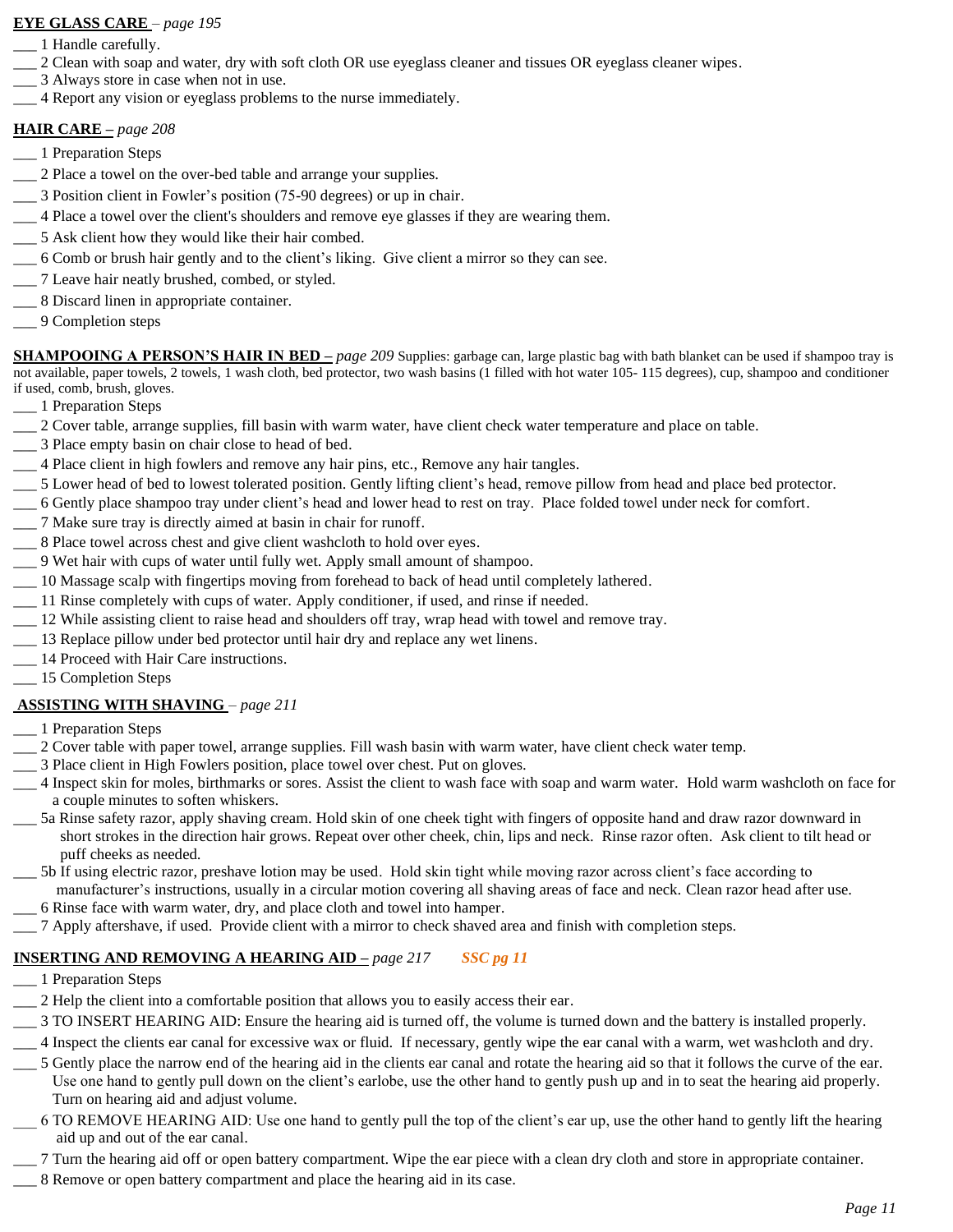#### **\* COMPLETE CLOTHING CHANGE – BEDRIDDEN CLIENT***– page 213*

- \_\_\_ 1 Preparation Steps (Instructor or Observer will choose weak side, L or R. Listen carefully) (In class practice dressing from both sides).
- \_\_\_ 2 Ask the client what they would like to wear. Show them a couple options and dress client in the clothing of their choice.
- \_\_\_ 3 Lay client flat in bed. Cover client with a bath blanket to avoid over exposure and raise side rails.

### DRESSING BOTTOM CLOTHING (NOTE: Underwear is not used when testing – Pants only)

- \_\_\_ 4 Underwear & **Pants** Gathering leg openings to waist band**. Help person place WEAK leg into opening FIRST**, then the other, repeat with pants. Inch up the legs as far as possible. Have client lift buttocks off bed if able or assist client with rolling side-to-side.
- \_\_\_ 5 Socks & Shoes Gather opening of sock, place on toes and guide onto foot adjusting as needed. If shoes have laces, loosen and guide foot into shoe, adjust fit, secure laces/fasteners. (Note: When testing- the Actor bring Gripper Socks in place of shoes)

### UNDRESSING: Remove Nightgown

- \_\_\_ 6 Remove strong arm first then weaker side and dispose of gown into soiled linen container. Recover client with bath blanket.
- DRESSING TOP CLOTHING (NOTE: Bra and undershirt is not used when testing shirt only)
- \_\_\_ 7 Elevate the head of bed and have client lean forward so you can easily adjust the clothing behind the clients back.
- \_\_\_ 8 Bra Place arm through bra straps, adjust straps and cups of bra. Undershirt gather hem of undershirt to neck opening. Place arms in armholes and slip over client's head, then lift and pull down in back. **Shirt** – Put your hand through wrist of shirt, hold client's hand and **slip sleeve onto clients WEAK arm FIRST**. Assist client to sit forward so you can bring the top around back of shoulders, then assist with stronger arm. Adjust shirt as necessary and button it up.
- \_\_\_ 9 Completion Steps Leave client in a comfortable position.

### **\* APPLIES ONE KNEE-HIGH ANTI-EMBOLIC STOCKING** *– page 216*

(You MUST HAND wash & hang the stocking to dry at the end of each class AND while on the job. Do NOT send to laundry)

- \_\_\_ 1 Preparation Steps Be sure to raise the bed to good working height.
- \_\_\_ 2 Expose ONLY one leg. (Instructor or Observer will choose left or right leg. Listen Carefully).
- \_\_\_ 3 Roll, gather, OR turn stocking inside-out to the heel.
- \_\_\_ 4 Hold the stocking so when you place it on the foot, the toe and heel will be in the correct position.
- \_\_\_ 5 Move the foot and leg gently and naturally, avoiding force and over-extension of limb and joints during the entire procedure.
- \_\_\_ 6 Slide the stocking over toes, foot, and heel then roll or pull stocking up the leg. Ensure proper positioning.
- **\_\_\_ 7 Smooth out the stocking to be sure there are NO twists or wrinkles** and heel of stocking (if present) is over heel and opening in toe (if present) is either over or under the toe area.
- \_\_\_ 8 Check the client's toes for proper circulation (cold or bluish color and ask if any numbness or tingling in feet).
- \_\_\_ 9 Move to the other side of the bed and repeat for the opposite leg when providing client care. (Not done during testing)
- \_\_\_ 10 Completion Steps Be sure to place bed in low position before leaving client.

### **\* PROVIDE FOOT CARE** *Page 218*

- \_\_\_ 1 Preparation Steps (Client is sitting up in a chair next to the bed. Instructor or Observer will choose L or R foot. Listen Carefully.)
- \_\_\_ 2 Place a towel on the floor in front of client and arrange supplies.
- \_\_\_ 3 Fill basin with water and check water temp for safety & comfort. Ask client to verify water temp.
- \_\_\_ 5 Put on clean gloves and position the wash basin on the towel.
- \_\_\_ 6 Place client's bare foot into the water to soak for 5 20 minutes. (This can be verbalized to save time in class and when testing)
- \_\_\_ 7 Apply soap to wet washcloth. Supporting the foot and ankle, lift foot from water and wash the foot including between the toes.
- \_\_\_ 8 Push back the cuticles gently with the washcloth.
- \_\_\_ 9 Use the same washcloth to rinse foot including between the toes (Note: Soapy foot can be placed back in basin but this doesn't count towards rinsing. You MUST rinse with the washcloth including between the toes).

### **\_\_\_ 10 Use a clean towel to dry the foot including between the toes.**

- \_\_\_ 11 Inspect the condition of the skin including toe nails.
- \_\_\_ 12 Apply lotion to your hands and rub it between hands to warm it. Lotion the top and bottom of foot removing excess with a towel.
- (Lotion must be applied for testing purposes, otherwise ask. Do NOT massage the client's leg area. Avoid getting lotion between toes.) \_\_\_ 13 Put on client's socks and replace shoe if it was on.
- \_\_\_ 14 Empty, rinse, and dry the basin and place in designated storage area.
- \_\_\_ 15 Dispose of used linen into soiled linen container and put away all supplies.
- \_\_\_ 16 Completion Steps

# **GIVE COMPLETE BED BATH** - *Page 222*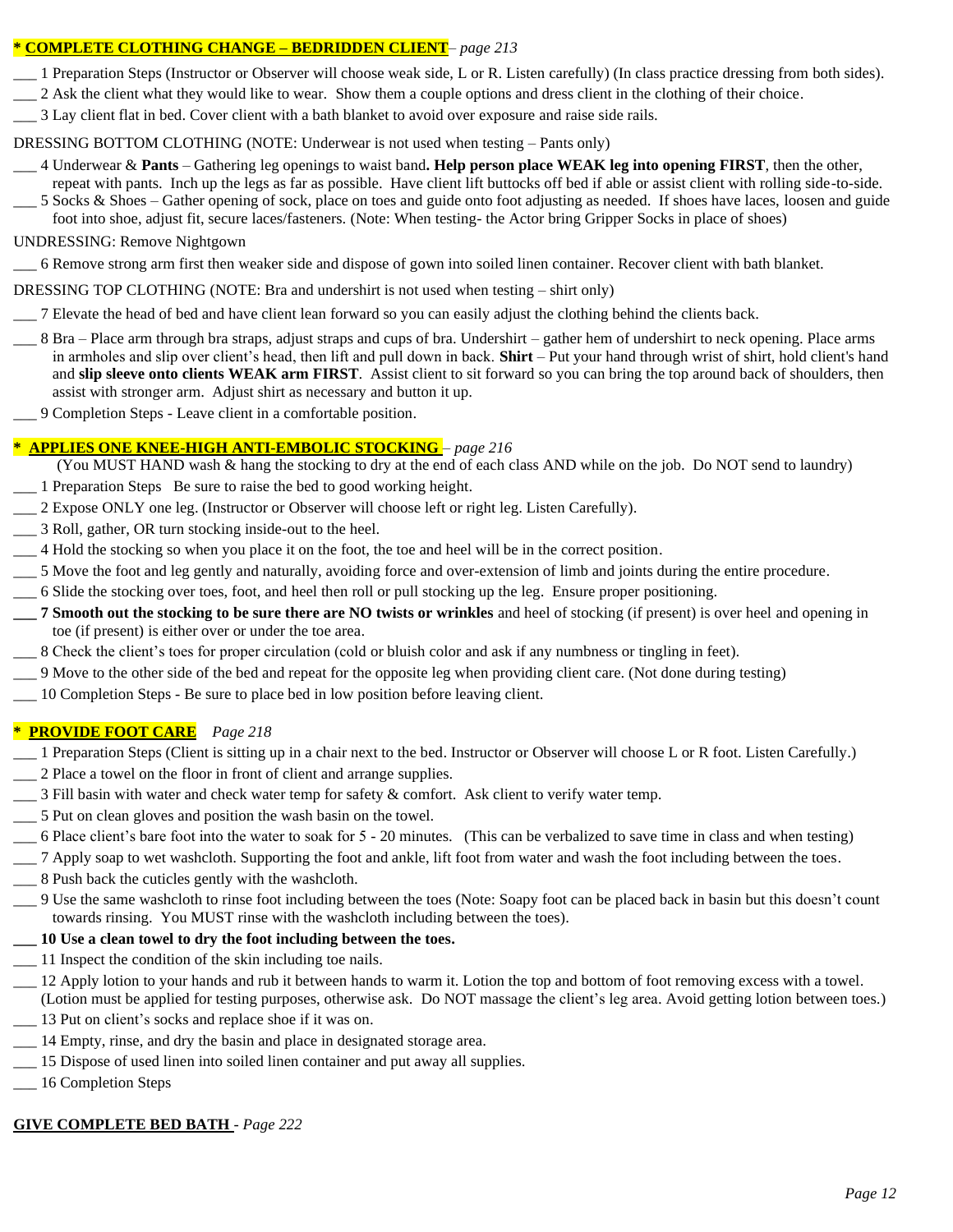#### **PROVIDE HAND & FINGERNAIL CARE** - *Page 218*

- \_\_\_ 1 Preparation Steps
- 2 Place a towel on the over-bed table, arrange your supplies, check water temp for safety & comfort. Asks client to verify comfort also.
- \_\_\_ 3 Position client in Fowler's position (75-90 degrees).
- \_\_\_ 4 Put on clean gloves. Place the wash basin on the towel.
- \_\_\_ 5 Place client's hand into the water to soak for 5 minutes.
- \_\_\_ 6 Apply soap to wet washcloth. Supporting the hand and wrist, lift hand from water and wash the hand including between the fingers.
- \_\_\_ 7 Push back the cuticles gently with the washcloth.
- \_\_\_ 8 Use the orange stick to gently clean under the nails. Wipe the orange stick on the towel after each nail.
- \_\_\_ 9 Rinse hand including between the fingers.
- \_\_\_ 10 Use a clean towel to dry the hand including between the fingers and inspect the condition of the skin.
- \_\_\_ 11 Trim nails straight across just beyond finger tips and file with an emery board if necessary. (Not done on Diabetic Clients)
- \_\_\_ 12 Apply lotion to the hand removing excess with a towel.
- \_\_\_ 13 Empty, rinse, and dry the basin and return to storage area.
- \_\_\_ 14 Dispose of used linen into soiled linen container.
- \_\_\_ 15 Completion Steps

### **\* PROVIDE PERINEAL CARE** *(Testing Set Up: Female manikin lying in bed, gown on, covered with sheet)* - *Page 220*

- \_\_\_ 1 Preparation Steps (You can use siderail or ASK partner/Observer to stand on the side to which client is turned. This is not assumed.)  $\_\_$ 2 Layout a clean towel on over-bed table. Fill wash basin with warm water (105 – 115 degrees).
- \_\_\_ 3 Ask client to verify water temperature is comfortable and the place basin on the clean towel.
- \_\_\_ 4 Raise side rail on the side of the bed resident will be rolling or ask partner/observer to stand on that side of the bed.
- \_\_\_ 5 Lower the head of the bed as low as the client can tolerate and RAISE BED HEIGHT.
- \_\_\_ 6 Put on clean gloves.
- \_\_\_ 7 Ask the client to bend their knees and spread their legs as much as possible.
- 8 Ask client to raise their buttocks to place pad/linen protector under perineal area before washing or have them roll over if needed.
- \_\_\_ 9 Raise gown just above pubic hair area then pull the top sheet below hips to expose only perineal area and avoid overexposure of client.
- \_\_\_ 10 Wet the washcloth and apply soap.
- \_\_\_ 11 Wash the pubic hair on lower abdomen area then the groin areas on each side using a clean area of the washcloth for each stroke.
- \_\_\_ 12 Use a clean washcloth to rinse the soap from the area using the same steps as you did when washing.
- \_\_\_ 13 Towel dry the area using the same steps as you did when washing and rinsing. *(Steps 11-13 not done while testing to save time.)*
- \_\_\_ 14 Verbalize & PERFORM separation of labia while washing, rinsing and drying vaginal area.
- \_\_\_ **15A** FEMALE: Using a clean washcloth, wash from top to bottom with each swipe. Wash one side of the labia using one gentle motion then using a clean area of the cloth, wash the other side of the labia, **then using a 3rd area of the washcloth gently wash down the center of the peri area.**
- *\_\_\_ 15B - MALE: Retract the foreskin if uncircumcised. Wash around the urinary meatus in a circular motion using a clean surface of the washcloth for each stoke, wash the head of the penis is the same fashion, wash the shaft of the penis towards the thighs, then wash scrotum and the groin area. Use same technique to rinse and dry. Replace the foreskin to natural position.*
- \_\_\_ 16 Use a clean washcloth to rinse soap from genital area using the same steps as you did when washing.
- \_\_\_ 17 With a clean area of the towel pat dry the genital area, then cover client with sheet or gown.
- **\_\_\_ 18** After cleaning the genital area, ask client to roll towards the siderail (assist if needed), then wash both butt cheeks using clean area of washcloth for each swipe washing upwards towards tailbone. **Then wash the rectal area moving from rectum towards tailbone using a clean area of the washcloth** for each stroke. Then rinse using a clean wash cloth in same way and pat the area dry.
- \_\_\_ 19 Remove the linen protector and reposition client on back so they are comfortable using proper body mechanics.
- \_\_\_ 20 Ensure client is covered with gown and top sheet. Properly dispose of used linens into hamper avoiding contact with your clothing.
- \_\_\_ 21 Empty, rinse, and dry basin. Place basin in designated storage area.
- \_\_\_ 22 Remove and dispose of gloves and complete **handwashing** as directed within that skill.
- 23 Completion Steps

### **GIVING A BACK RUB** - *Page 227*

- \_\_\_ 1 Preparation Steps
- \_\_\_ 2 Lower head of bed, place bath blanket on top of patient and fold down bed linens.
- \_\_\_ 3 Assist client with removing or adjusting top. Turn patient to side and adjust blanket to expose their back.
- \_\_\_ 4 Squeeze lotion into palm and rub palms together to warm lotion.
- \_\_\_ 5 Starting at the base of the spine and using large circular motions, move up the spine toward shoulders then down the side of the back. Repeat this technique for 3 - 5 minutes to increase patient's circulation.
- \_\_\_ 6 Return client to supine position, assist with top, pull up bed linen. Remove bath blanket and place in hamper.
- \_\_\_ 7 Completion Steps *Page 13*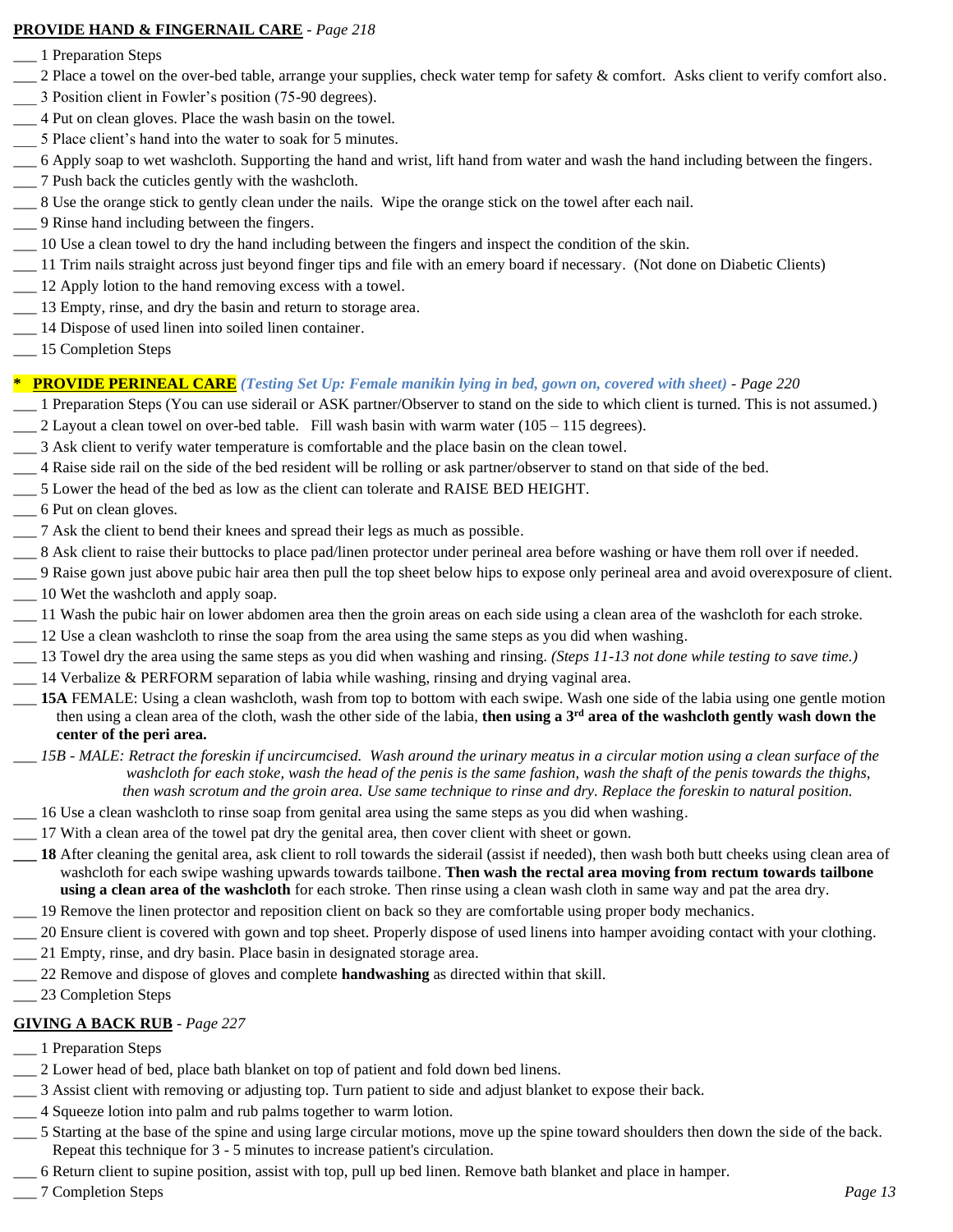#### **ASSISTING WITH A SHOWER OR BATH** - *Page 225*

- \_\_\_ 1 Preparation Steps
- \_\_\_ 2 Prepare tub/shower room, turn on heater. Place folded towel on shower chair or tub seat. Place towel on seat where client will dry off.
- \_\_\_ 3 Return to client and assist to tub/shower room ensuring the client is fully covered.
- \_\_\_ 4 Undress and transfer to shower/tub chair. Cover with bath blanket. Place shower cap on client if they would like one.
- \_\_\_ 5 Allow water to warm up, let client check temp before placing directly under running water or put client in tub, use hand held shower faucet to let client check water temp and shampoo clients hair while waiting for the rest of the tub to fill. Provide washcloth for eyes.
- \_\_\_ 6 Encourage client to do as much as possible and assist as needed washing from cleanest areas to dirtiest parts of body as with bed bath.
- \_\_\_ 7 Open drain to tub while using hand held shower to rinse well or rinse well, then shut off shower. Put dry towel over wet hair. Put towels or bath blanket over body. Roll shower chair or transfer client from tub to thoroughly dry all surfaces of skin.
- \_\_\_ 8 Apply body products per client's preference.
- \_\_\_ 9 Assist with dressing &complete hair care.
- \_\_\_ 10 Assist client to chosen location.
- \_\_\_ 11 Completion Steps then return to shower room, clean and sanitize per facility protocol.

#### **\* GIVE MODIFIED BED BATH (FACE AND ONE ARM, HAND AND UNDERARM) -** *Page 222*

- \_\_\_ 1 Preparation Steps RAISE BED HEIGHT
- \_\_\_ 2 Fill a wash basin with water. Check the water temperature for safety and comfort THEN ask client to verify comfort of water.
- \_\_\_ 3 Lower the head of the bed as low as the client can tolerate and put on clean gloves.
- \_\_\_ 4 Cover client with a bath blanket, fan fold top sheet to client's waist. Remove client's gown and place it in the soiled linen container.
- \_\_\_ 5 Wash BOTH of the clients eyes with wet washcloth (NO SOAP), using a different area of the washcloth for each stroke.
- Wash from the inner aspect of the eye to the outer aspect, then proceed to wash the entire face.
- \_\_\_ 6 Pat dry client's eyes and face with towel.
- \_\_\_ 7 Expose one arm and place a towel underneath the arm.
- $\_\_\_\$ 8 Apply soap to the wet washcloth.
- \_\_\_ 9 Wash arm, hand, and underarm, keeping the rest of body covered.
- \_\_\_ 10 Rinse and pat dry arm, hand, and underarm.
- \_\_\_ 11 Move client's body gently and naturally, avoiding force and over-extension of limbs and joints.
- \_\_\_ 12 Put a clean gown on the client.
- \_\_\_ 13 Empty, rinse and dry basin. Return basin to designated storage area.
- \_\_\_ 14 Dispose of linen into soiled linen container avoiding contact with your clothing.
- \_\_\_ 15 Remove and dispose of gloves. Sanitize hands.
- \_\_\_ 16 Completion Steps

#### Chapter 14……………………………………………………………………………………………………………...…

#### **MEASURING INTAKE** – *Page 239*

#### FOOD INTAKE – **Must be recorded within 25% of Instructor / Observer.**

- \_\_\_ 1 Visually cut plate into 10 even sections.
- \_\_\_ 2 Total amount of sections containing little to no food. Each section equals 10%.
- \_\_\_ 3 Record amount per facility procedure.
- \_\_\_ 4 Report any changes in amount person normally eats to nurse.

FLUID INTAKE (Note: Record in ml / cc / oz depending on facility policies) **Must be recorded within 60 ml of Instructor / Observer.**

- \_\_\_ 1 Use facility approved measurements and abbreviations.
- \_\_\_ 2 Estimate how much was consumed from each glass and combine totals.
- \_\_\_ 3 Record total estimated intake per facility policy.

#### **IV and GASTROSTOMY TUBING SAFETY** – *Page 240*

- \_\_\_ 1 Make sure hands are clean and gloves are worn whenever handling tubing.
- \_\_\_ 2 Observe tubing to make sure there are no kinks, bends, or creases.
- \_\_\_ 3 Observe to make sure tubing is not disconnected.
- \_\_\_ 4 Ensure client is not laying on tubing.
- 5 Gastrostomy Feeding: Client should be raised at least 30 degrees during feeding and for at least 30 minutes after.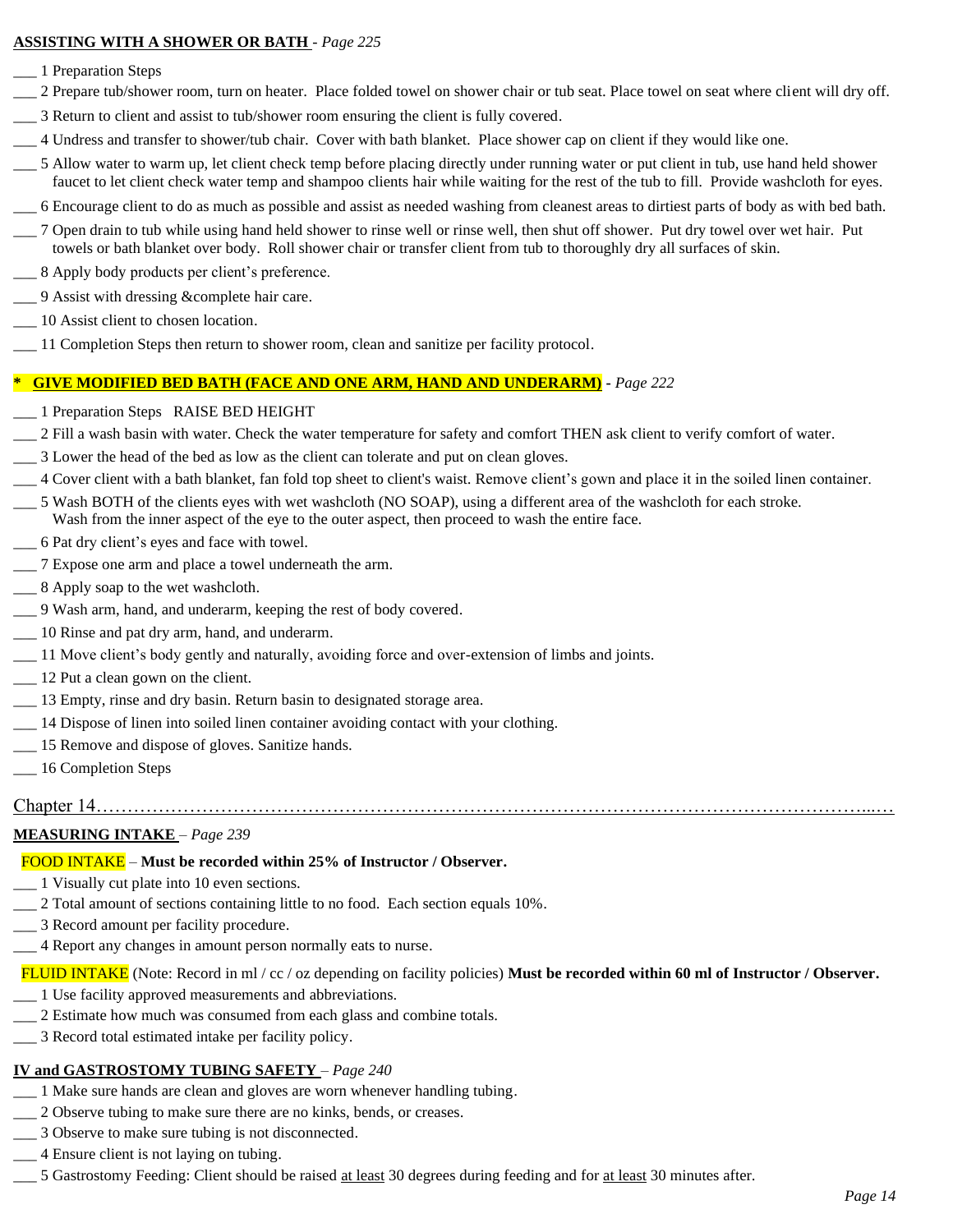#### **\*FEED CLIENT WHO CAN'T FEED SELF** - *Page 243*

- \_\_\_ 1 Preparation Steps
- \_\_\_ 2 Before feeding client, pick up their name card from tray and ask client to state their name.
- \_\_\_ 3 Assist client to an upright sitting position (AT LEAST 45 degrees) by elevating the head of the bed.
- \_\_\_ 4 Protect client's clothing from soiling and place tray where the food can be easily seen by client.
- \_\_\_ 5 Wash & dry client's hands with wet washcloth and hand towel BEFORE feeding *(just wet it at the sink with HOT H2O and ring it out).*
- \_\_\_ 6 Sit down facing the client during feeding. Remember to wipe clients face at least once during the meal.
- \_\_\_ 7 Tell client what foods are on tray and ask client what they would like to eat first.
- \_\_\_ 8 Offer food in small amounts at a reasonable rate, allowing client to chew and swallow, telling the client the contents of each spoonful.
- \_\_\_ 9 Offer each beverage frequently during meal or as directed on menu card.
- \_\_\_ 10 Ask the client if they are ready for the next bite of food or sip of beverage, telling client the content of each spoonful (If the client is unable to respond, make sure client's mouth is empty before offering more) AND WIPE MOUTH FREQUENTLY.
- \_\_ 11 When client states they are full, clean client's face & hands with wet washcloth and leave client sitting upright at least 30 degrees.
- \_\_\_ 12 Remove food tray. R**ecord intake of solid food eaten within 25% of Instructor or Observer. Record fluid intake within 60ml.**
- \_\_\_ 13 Place tray in designated storage area.
- \_\_\_ 14 Completion Steps

#### Chapter 15……………………………………………………………………………………………………………..…

### **ASSIST WITH USE OF COMMODE** - *Page 261*

- \_\_\_ 1 Preparation Steps
- $\_\_$  2 Position commode next to client's bed on client's stronger side. (Angle the commode towards the bed next to clients thigh as with w/c)
- \_\_\_ 3 Lift lid of commode making sure bucket is under seat properly and remove cover if present.
- \_\_\_ 4 Transfer client to commode using transfer technique outlined in care plan.
- \_\_\_ 5 Before assisting client to a sitting position, ensure clothing is out of the way.
- \_\_\_ 6 Provide client with TP, hand wipes, and call light and instruct client to clean hands when finished.
- \_\_\_ 7 Remove gloves and wash hands before leaving the room or stepping behind curtain. Check on client every 5 minutes.
- \_\_\_ 8 When client is finished, put on clean gloves.
- \_\_\_ 9 Assist client to standing position and assist with peri-care as needed. Adjust clothing and transfer back to bed/chair.
- \_\_\_ 10 Remove bucket from commode and replace lid. Take bucket to the bathroom and if needed, observe and measure contents.
- \_\_\_ 11 Empty contents of bucket into toilet. Rinse and empty rinse water into toilet and return bucket to proper place.
- \_\_ 12 Completion Steps Report abnormal findings.

### **ASSIST WITH USE OF URINAL** - *Page 264*

- \_\_\_ 1 Preparation Steps
- \_\_\_ 2 Before placing urinal, assist client to a comfortable position (lying down, sitting on side of bed, or standing).
- \_\_\_ 3 Put on clean gloves before handling urinal and assist with placement and positioning.
- \_\_\_ 4 If no need to remain in room, ensure call light, TP, and hand wipes are within reach. Instruct client to clean hands when finished.
- \_\_\_ 5 Remove gloves and wash hands before leaving the room or stepping behind curtain. Check on client every 5 minutes.
- \_\_\_ 6 When client is finished, put on clean gloves.
- \_\_\_ 7 Have client hand you the urinal. If unable to hand it to you, assist with removing urinal and wiping client as needed. Close the lid.
- \_\_\_ 8 Hook urinal on foot board or side rail. Return client to a comfortable position. Cover client or adjust clothing.
- \_\_\_ 9 Take urinal to the bathroom and if needed, observe and measure contents.
- \_\_\_ 10 Empty contents of urinal into toilet. Rinse and empty rinse water into toilet and return urinal to proper place.
- \_\_ 11 Completion Steps

### **APPLYING A CONDOM CATHETER** - *Page 265*

NOTE: This is used more in home care. The instructor has one available in the classroom for demonstration purposes.

### **COLLECTING A ROUTINE URINE OR STOOL SPECIMAN** - *Page 266*

# **COLLECTING A CLEAN CATCH (MIDSTREAM) URINE SPECIMAN** - *Page 267*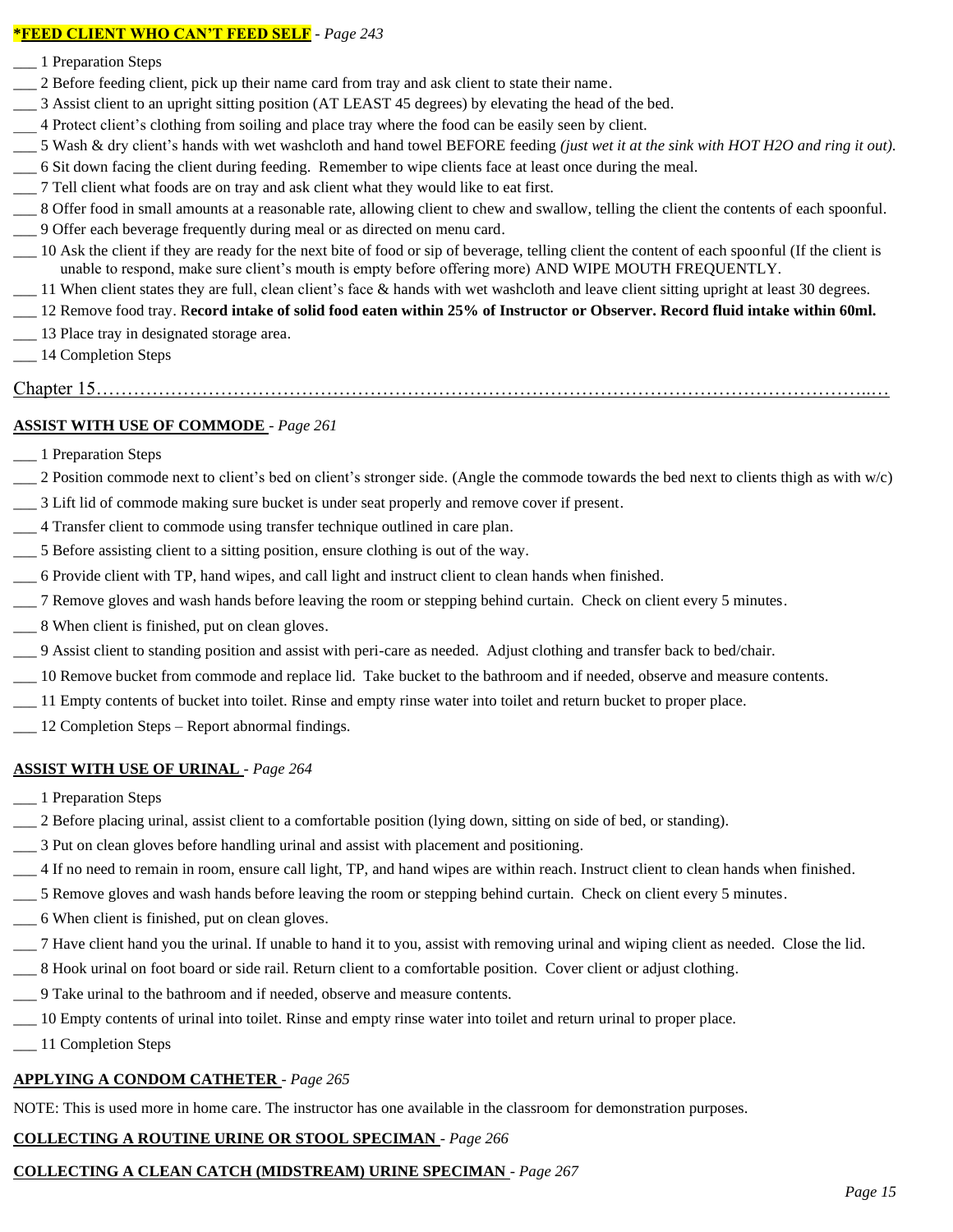#### **PERICARE FOR A CLIENT WITH A CATHETER – NOTE: Finish by cleaning the catheter.**

This step is not in the book but please understand that you must provide complete peri-care on all patients with an indwelling catheter.

#### **\* ASSIST WITH USE OF BEDPAN/FRACTURE PAN AND URINARY OUTPUT w/ HANDWASHING** - *Page 262*

\_\_\_ 1 Preparation Steps (Bedpan remains in nightstand until client is in the side-lying position and ready to be placed on pan.)

\_\_ 2 Gather your supplies including paper towel and graduate container. Lower the head of bed so client is lying flat and raise side rail on the side of the bed that the patient will be turning towards.

- \_\_\_ 3 Fan fold top sheet so it is just below client's hips
- \_\_\_ 4 Put on clean gloves and assist client to a side-lying position (When testing, you may ASSIST the client to lift their hips)
- \_\_\_ 5 Place disposable bed protector under the client's buttocks (Bed protector not needed when testing but can be placed and left in place).
- \_\_\_ 6 With gloved hand remove bed pan from lower half of nightstand and immediately position bedpan or FRACTURE PAN correctly under client's buttocks.
- \_\_\_ 7 Assist client to roll back onto the bedpan. Cover client with top linens and raise the head of bed to a comfortable level.
- \_\_\_ 8 Ask client to bend their knees for comfort.
- \_\_\_ 9 Ensure toilet tissue and call light are within client's reach. Ask client to signal when finished.
- \_\_\_ 10 Provide client with privacy by stepping behind curtain.
- \_\_\_ 11 Obtain a wet wash cloth and towel. Return to bedside when directed and ASSIST client to wash and dry hands.
- \_\_\_ 12 Dispose of dirty linens.
- \_\_\_ 13 Lower head of bed before removing bedpan/fracture pan. Avoid over exposure by folding back top sheet close to client's hips.
- \_\_\_ 14 Remove bedpan with one hand. While holding the bedpan in one hand instructor/observer pours unknown amount of liquid into the pan. Cover client back up and immediately go empty contents of bedpan/fracture pan into graduate container without spilling.
- \_\_\_ 15 Rinse bedpan and pour rinse into toilet/commode and place in storage area THEN obtain urinary output per skill direction.
- \_\_\_ 16 Empty contents of graduate into the toilet/commode and rinse. Dump rinse water into the toilet/commode and place in storage area.
- \_\_\_ 17 Remove and dispose of gloves.
- \_\_\_ 18 Complete **handwashing**. **Record output within 25 ml of observer.**
- \_\_\_ 19 Return to client and finish with the "Completion Steps" including lowering bed and side rails.

### **\* FEMALE CATHETER CARE & HANDWASHING** *(Set up: Female manikin lying in bed, gown on, covered with sheet)* - *Page 268*

- \_\_\_ 1 Preparation Steps (Under normal circumstances, peri-care would also be done with cath care.)
- \_\_\_ 2 Fill basin with warm water and check water temperature. Ask client to verify water temperature.
- \_\_\_ 3 Put on clean gloves.
- \_\_\_ 4 Lower head of bed as tolerated. Place bed protector under perineal area before washing.
- \_\_\_ 5 Expose area surrounding catheter by raising gown just above pubic hair area & lower top sheet below hips to avoiding over-exposure.
- \_\_\_ 6 Verbalize process while actually checking to see that urine can flow, unrestricted into the drainage bag and that there are no kinks,
- twists in tubing, that it is attached at the thigh properly and that there are no signs of leakage around the urethra.
- \_\_\_ 7 Apply soap to a clean, wet washcloth.
- \_\_\_ 8 Wash around the catheter tube where it exits the urethra. Do at least 2 swipes around the tubing using a clean area for each swipe.
- **\_\_\_ 9 While holding catheter at the meatus where it exits the body without tugging,** clean at least four inches of catheter from meatus, **moving in only one direction, away from meatus,** using a clean area of the cloth for each stroke *(You can use the wrap around method) Must wipe cath tube at least 2 times.*
- \_\_\_ 10 With a clean washcloth, rinse around the catheter tube where it exits the urethra. Do at least 2 swipes around the tubing using a clean area for each swipe.
- $\Box$  11 While holding the catheter at meatus without tugging, rinse at least four inches of catheter from meatus, moving only in one direction, away from meatus, using a clean area of the cloth for each stroke *(You can use the wrap around method) Must wipe cath tube at least 2 times.*
- \_\_\_ 12 While holding catheter **at** meatus without tugging, use a clean washcloth to pat dry catheter moving away from meatus.
- 13 DON'T TUG/PULL TUBING FROM BODY AT ANY TIME DURING PROCEDURE. ENSURE PRIVACY AT ALL TIMES.
- \_\_\_ 14 Empty, rinse, and dry the basin and place in designated storage area. Remove bed protector.
- \_\_\_ 15 Ensure client is covered with gown and sheet. Dispose of used linens into soiled linen container avoiding contact with your clothing
- \_\_\_ 16 After disposing of used linen and cleaning equipment, properly remove & dispose of gloves without contaminating self.
- \_\_\_ 17 Completion Steps then complete **handwashing** as directed within that skill.

#### **\*CATHETER TUBING SAFETY** - *Page 256 (*This skill is done at the same time as catheter care.)

- \_\_\_ 1 Make sure tubing is secured to inner thigh.
- \_\_\_ 2 Keep tubing lower than bladder and drainage bag lower than tubing.
- \_\_\_ 3 Keep free of kinks, bends and creases.
- \_\_\_ 4 Avoid pulling on tubing.
- \_\_\_ 5 Don't allow tubing to touch or drag on floor.
- \_\_\_ 6 Don't disconnect tubing from drainage bag. *Page 16*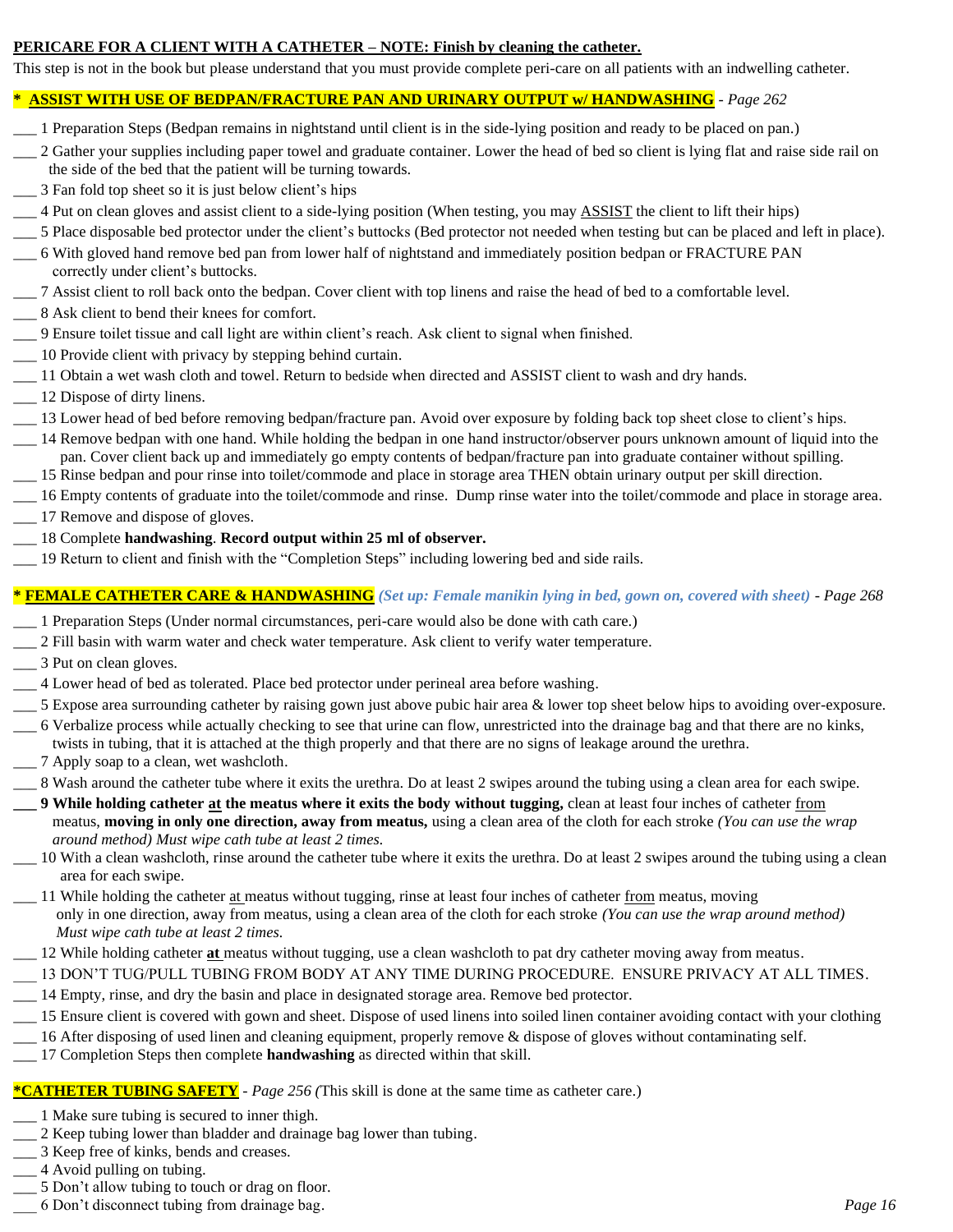#### **\*EMPTYING & MEASURING URINARY DRAINAGE BAG** – *Page 267 (Completed as part of PPE when testing.)*

- \_\_\_ 1 Preparation Steps *A barrier is needed on the floor for placement of graduate before emptying and another on counter for reading*
- \_\_\_ 2 Place a clean barrier on the floor under the drainage bag (paper towel).
- \_\_\_ 3 Place the graduate on the previous placed barrier. Open the drain to allow the urine to flow into the graduate until bag is empty.
- \_\_\_ 4 Avoid touching the graduate with the tip of the tubing, then close the clamp.
- \_\_\_ 5 Wipe the drain tube with alcohol wipe and return drain to holder.
- \_\_\_ 6 Place a paper towel on the counter. Place graduate on top of it to read urinary output. At eye level, obtain and remember measurement.
- \_\_\_ 7 Empty graduate into commode/toilet, rinse, and empty rinse water in commode. (Do NOT dry.) Return equipment to storage area.
- \_\_\_ 8 Discard barrier into garbage.
- \_\_\_ 9 Properly remove your gloves and dispose in the appropriate container.
- $\_\_$ 10 Completion Steps
- \_\_\_ 11 **Record the output in cc/ml on signed recording sheet.**

#### **\* MEASURES AND RECORDS URINARY OUTPUT** *(This is completed as part of Bedpan/Fracture pan and cath care when testing)*

- \_\_\_ 1 Preparation Steps *A barrier is needed for placement of graduate before reading.*
- **\_\_\_ 2 Slowly pour the contents of the bed/fracture pan into graduate without spilling or splashing urine outside of container.**
- \_\_\_ 3 Rinse bedpan and pour rinse into toilet/commode. Do NOT Dry. Place bedpan in the Storage Area.
- \_\_\_ 4 Measure the amount of urine at eye level with container on flat surface.
- \_\_\_ 5 After measuring urine, empty contents of graduate into toilet/commode.
- \_\_\_ 6 Rinse graduate and pour the rinse into toilet/commode. Do NOT dry. Place graduate in the Storage Area.
- \_\_\_ 7 Remove and properly dispose of gloves without contaminating self.
- **\_\_\_** 8 Completion Steps. Wash your hands.

#### **\_\_\_ 9 Record the contents of container within plus or minus 25 ml/cc of Instructor or Observer's reading.**

#### **CHANGING AN OSTOMY POUCH** - *Page 271*

- \_\_\_ 1 Preparation Steps Gather supplies and equipment
- \_\_\_ 2 Cover over-bed table with towel and fill wash basin with warm water. Place basin and additional supplies on table.
- \_\_\_ 3 Put on gloves. Lower the head of the bed as low as client can tolerate.
- \_\_\_ 4 Fold top linens out of the way, keeping the clients legs covered. Adjust the client's clothing as needed to expose the stoma. Position the bed protector alongside the client's body.
- \_\_\_ 5 Pull gently on one edge of the ostomy pouch to release air.
- \_\_\_ 6 Remove the soiled ostomy pouch by holding the skin and gently removing, starting at the top, and place the soiled ostomy appliance in the bedpan or plastic bag.
- \_\_\_ 7 Wipe around the stoma with toilet paper or disposable wipe and place in the bedpan or plastic bag.
- \_\_\_ 8 Wet the washcloth. Apply soap or other cleansing agent, if ordered. Wash, rinse, then dry the area around the stoma in one direction, away from the stoma.
- \_\_\_ 9 If the client uses an ostomy appliance deodorant, place the deodorant in the new ostomy pouch.
- \_\_\_ 10 Apply the new ostomy pouch by holding in place & securing seal making sure the bottom of the pouch is clamped.
- \_\_\_ 11 Remove and dispose of bed protector.
- \_\_\_ 12 Place soiled linen in the proper container.
- \_\_\_ 13 Discard garbage in appropriate container.
- \_\_\_ 14 Assist client with clothing as needed. Arrange top linens back over the client. Raise the head of the bed as requested.
- \_\_\_ 15 Remove gloves and wash your hands.
- \_\_\_ 16 Document color, odor, consistency, & amount of stool in the pouch.
- \_\_\_ 17 Immediately report and changes to the nurse.
- \_\_\_ 18 Completion Steps

### **GIVING A PERSON AN ENEMA** - *Page 272* (*This is usually just discussed*.)

You will not do this while working in a nursing home but you could perform this skill working in home care.

# **APPLYING A WARM OR COLD COMPRESS** - *Page 283 & 286* (*This is usually just discussed.)*

### **APPLYING AN AQUATHERMIA PAD** - *Page 284* (*This is usually just discussed.)*